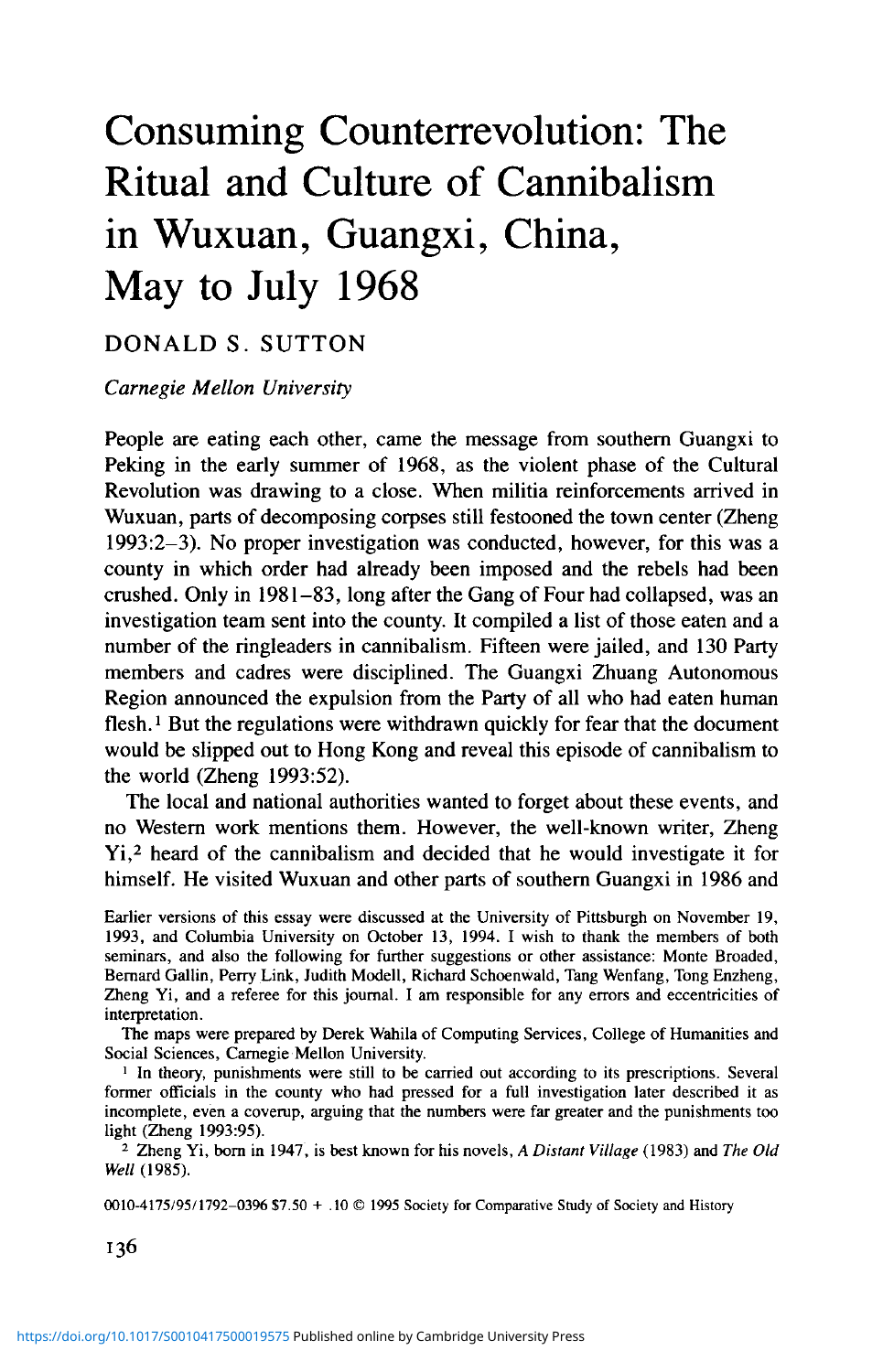1988 and left China after the Tiananmen incident in June 1989 to publish the evidence. His persistence at the risk of his own safety and the tone of his account put into proportion the terrible events he describes. His analysis, to simplify, blames the policies of the Communist Party for a recrudescence of earlier local customs and is particularly caustic of the government's failure to make former officials accountable for the violence of 1968. I shall rely heavily on his materials for Guangxi in 1968, but in trying to shed light on this incident I pursue here a different and more comparative line of analysis.

#### GUANGXI IN 1968 AND THE EVIDENCE OF CANNIBALISM

The Guangxi Zhuang Autonomous Region was notorious for its violence in the Cultural Revolution. The cause of this lay in the province's remoteness, its internal political relations, the extended factional conflict, and the character of its ruler, Wei Guoqing. A sinicized member of the Zhuang minority and former high Communist military officer, Wei had ruled almost single-handed since 1954. A political rival, Wu Chinnan, had on April 22, 1967, mobilized 40,000 Red Guards to overthrow Wei on Nanning (Karnow 1972:433-6). Wei was initially hounded down by rebels and red guards and paraded in a huge duncecap in the streets of Guilin (Hua 1987:143) but within a few months recovered power, joined by most but not all military units, along with much of the militia. Months of inconclusive skirmishing followed. Guangxi borders on Vietnam, and as the rebellion of Wuhan and turmoil elsewhere began to subside, Beijing grew concerned with the security of the railway and with new airfields constructed to help North Vietnam in its war with the United States. Late in 1967 Wei and Wu were summoned to the capital to negotiate a settlement. On their return, however, tension intensified in Guilin and Wuzhou. Wei despatched loyal militia to strategic counties throughout the region and set up revolutionary committees in the great majority of counties. Proclaiming his adversaries counterrevolutionaries, his Alliance Command attacked with heavy weapons in both Wuzhou and Liuzhou. On April 26 he vowed not to rest until victory was complete. It took a month of heavy fighting and heavy destruction and loss of life before Wei's forces controlled the two cities. Outgunned and outnumbered, desperate Grand Army activists then derailed and pillaged trains carrying military supplies to Vietnam. Alarmed, Beijing sided decisively with Wei Guoqing, who was summoned again to the capital and photographed with Mao Zedong on July 3 (Karnow 1972:439). On the same day a proclamation in the name of all the main central government departments warned that further resistance in Guangxi would be "severely punished" (Zheng 1993:8). Wei steadily established his authority in the various counties. What followed can only be called a reign of terror in which between 90,000 and 300,000 "counterrevolutionaries" and other "bad elements" (the official figure for all deaths in the Autonomous Region was 30,000) may have been killed. It is clear that Wei Guoqing's uncompromising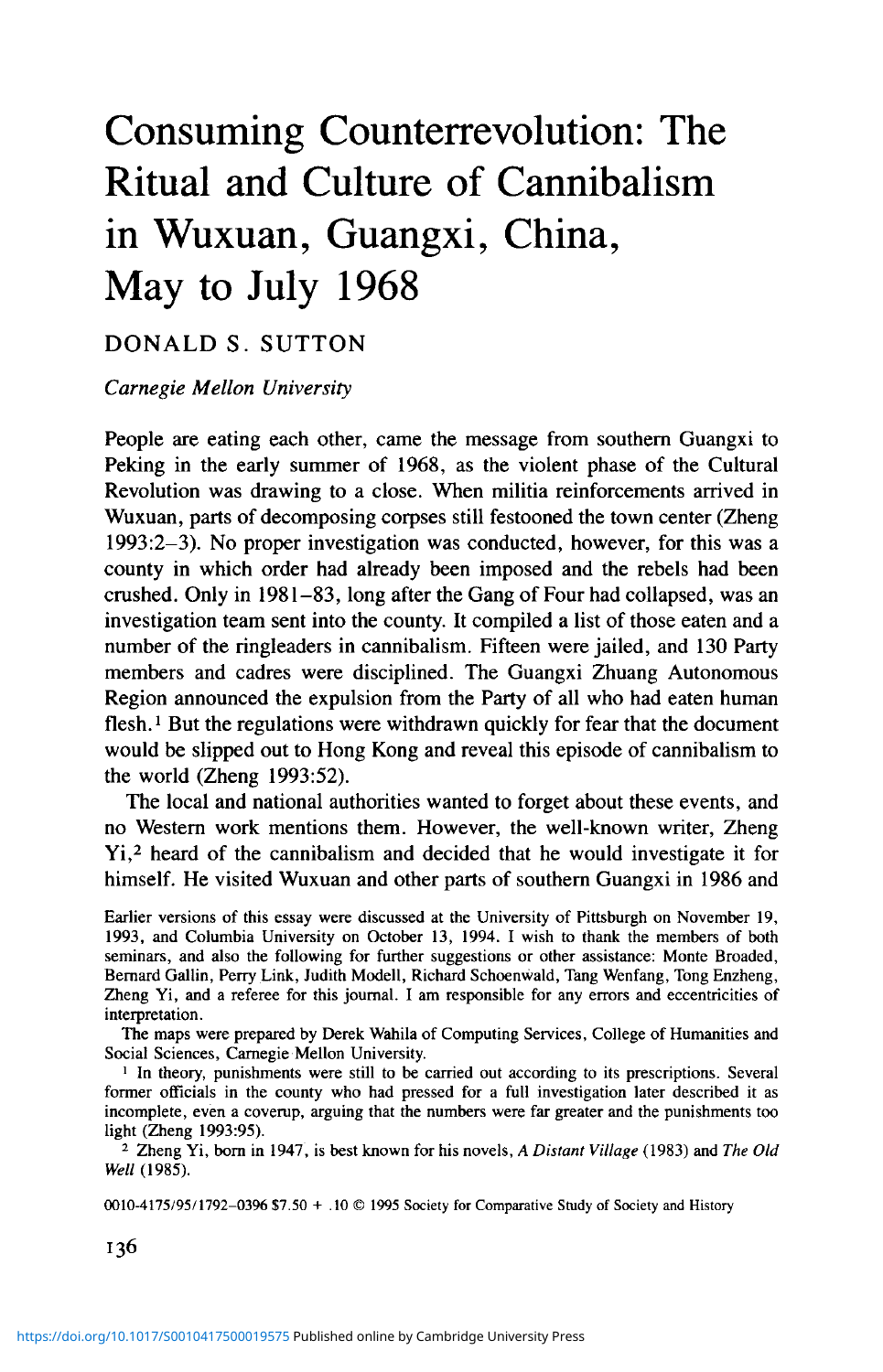policies (he is said to have ordered peasants to kill with their hoes any rebels taking refuge) (Hua 1987:10), and the emotions aroused by a protracted and violently concluded conflict directly led to the widespread violence in many Guangxi counties in the summer of 1968, including the cannibalism of Wuxuan.

Wuxuan in 1966 was a fairly remote county reporting a population of 221,786, situated on the Qian River slightly closer to Liuzhou than Wuzhou. The Cultural Revolution was declared by the county head in January 1967, six months later than the rest of the country. Parades ensued, attacking several county officials along with a large number of people accused of "going the capitalist road." The local rebel faction seized power on January 26. In June, as tension grew between Wu Chinnan and Wei Guoqing, the masses divided into two irreconcilable factions, the ins and the outs, dubbed respectively the Big Faction ("Alliance Command") and the Small Faction ("April 22"). For six months there was only verbal conflict, but in January 1968 the two sides armed themselves and within a month twice attacked each other's strongpoints. The militia took the side of the Big Faction. The first deaths occurred on February 18, when two middle school students were shot as they came out to surrender. Significantly, says Zheng Yi, the Armed Forces Department did not pursue the matter, sticking to its hands-off policy. The standoff continued in the county capital until the Revolutionary Committee was set up on April 15. In theory, this ought to have calmed things down, for its membership combined the two factions, but the plum jobs were taken by the Big Faction members, who made no secret of their determination to smash their rivals and protect what they called the New Red Political Power. Five Small Faction strongpoints were simultaneously attacked on May 11, using methods of bombardment learned in Vietnam. On May 12 reinforcements arrived from Liuzhou for the Big Faction. The Small Faction, its supplies and ammunition almost exhausted, was forced to break out across the Qian river. On May 13 the remaining Small Faction fighters were rounded up and executed (Zheng 1993:58-60).

The figure of ninety-seven killed made this one of the more costly battles in the province. What was most significant for the worse deeds that followed was the depth of feeling the conflict at Wuxuan had produced. The Big Faction drove out a motorboat and shot the fleeing swimmers. The majority of the dead, who were chiefly on the Small Faction side, Zheng Yi was told, were killed after being taken captive.

In the ensuing six weeks the frenzy of cannibalism erupted. From May to July, struggles were held in all or the great majority of the 114 brigades (villages and streets *[jie]),* and no fewer than 90 had one or more struggle meetings that terminated with on-the-spot execution. Of a total of 524 executed, 64 (later amended to 75 or 76) were eaten throughout the county's municipality and nine communes, according to the official investigation (Zheng 1993:58, 96).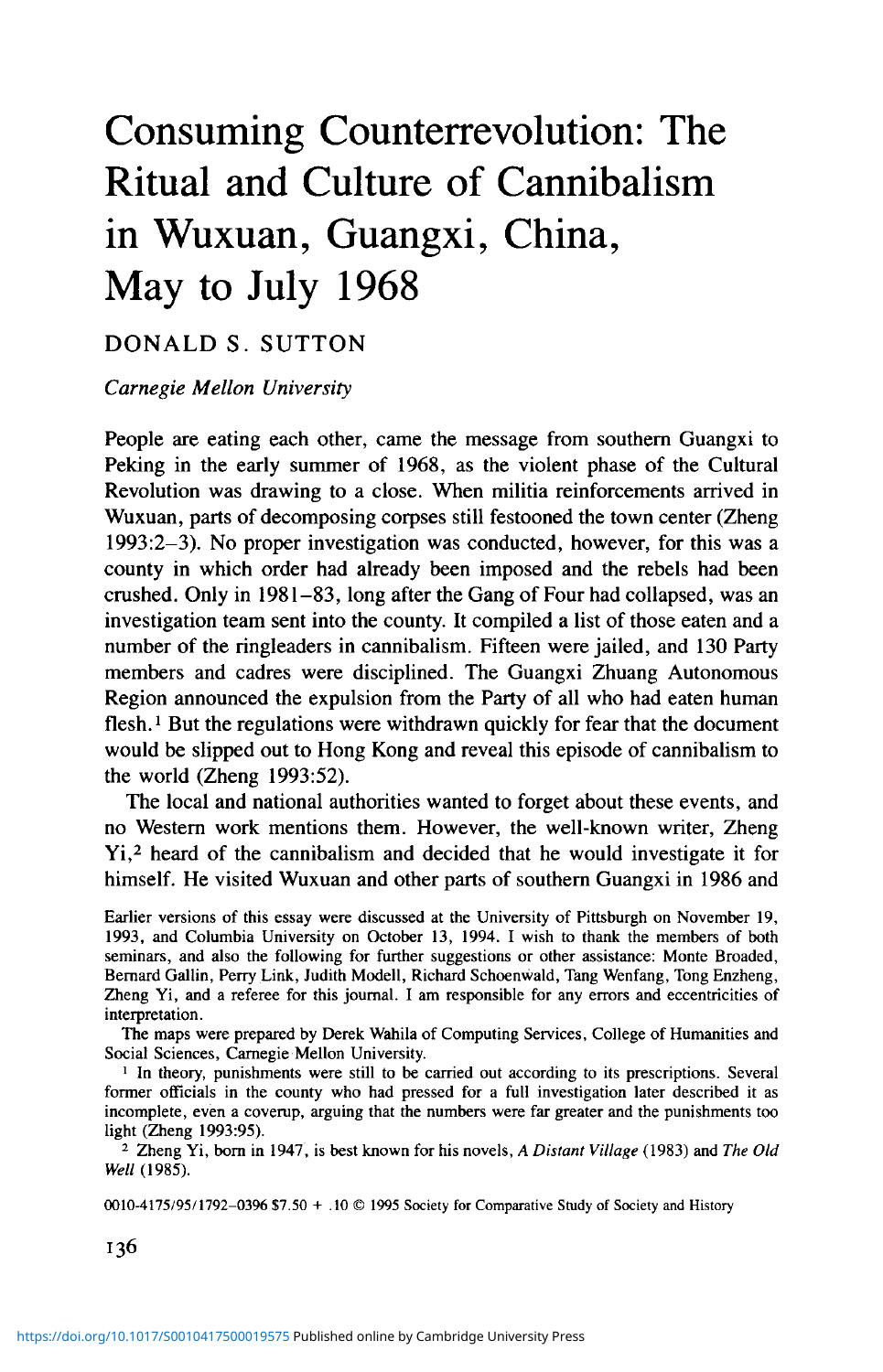Considerable encouragement for violence came from Wuxuan leaders. Killing without trial had been tolerated from March 19. At the start of June the Liuzhu branch military district summoned a "Blow the typhoon meeting" which three military and civil officials from Wuxuan county attended. On June 14 the Wuxuan revolutionary committee convened a meeting of cadres from the county, district, *dadui* [or village], and production brigade, at which Armed Forces Department head Wen Longjuan declared: "The struggle against the enemy requires a Force Twelve typhoon. The methods are: Mobilize *(fadong)* the masses fully, depend on the dictatorship of the masses, hand over policy to the masses. In making class struggle you cannot be gentle *(shouroan)"* (Zheng 1993:66). On June 26, after some 120 had been killed in the various districts and some people were calling for an end to the struggle parades *(jieshang youdou),* Sun Ruizhang, the Armed Forces Department's political representative and concurrent first deputy of the county revolutionary committee, said, "What are you afraid of! .. . If we don't suppress the class enemies in this way, we cannot strengthen the will of the people!" (Zheng 1993:73). This was a guarantee that murder in the right political framework would go unpunished.

Did cannibalism actually take place in Wuxuan? In other societies reliable eyewitness accounts of the consumption of human flesh are almost nonexistent. Reports originate from sources other than the groups described, usually neighboring enemies. Missionaries and colonial conquerors seized on such reports as evidence of the savagery of the people they were about to civilize or enslave (Arens 1979).<sup>3</sup> Yet neither logical consistency or dietary and mortuary practices lend cultural support for eating human flesh. As so often in the case of witchcraft, cannibalistic accusations tell us much less about those accused than about the accusers. Even our own culture, writes one anthropologist, "like many others, finds comfort in the idea of barbarians beyond the gates" (Arens 1979). So some scepticism is in order.

As an ethnography, Zheng's book, *Red Memorial* (1993),<sup>4</sup> is not everything

<sup>3</sup> W. Arens (1979) has questioned not only the early reports of the Spaniards about the Caribs (whose name corrupted to Canib, was given to the practice) but also reports about cannibalism in Africa, the American mainland, and New Guinea, some of them by reputable anthropologists. Arens is "dubious about the actual existence of this act as an accepted practice for any time or place" (Arens 1979:184, 9). But for evidence of actual cannibalism in New Guinea set within various frameworks, see Gillison and Poole's articles in Brown and Tuzin (1983) and Stiirzenhofecker (in press).

<sup>4</sup> I am grateful to Mr. Zheng for letting me see a copy of the corrected text before publication. The work has already been discussed by Liu Binyan in the *New York Review of Books* (April 8, 1993). The first five chapters deal with Guangxi. Chapter 1 deals with the Cultural Revolution in four counties, where there was considerable violence; chapter 2, with the cannibalism in Wuxuan; chapter 3, with the career of Wang Zujian, who served two spells in labor camp, the second for blowing the whistle on the cannibalism. Chapter 4 deals with the starvation of 40,000 people in Huanjiang (Yibei) county after the Great Leap Forward (1958); chapter 5, with Zhuang culture through ethnography and the historical record, with special reference to cannibalism; six more chapters consist of a scathing indictment of Marxist and Maoist practices in China. I use here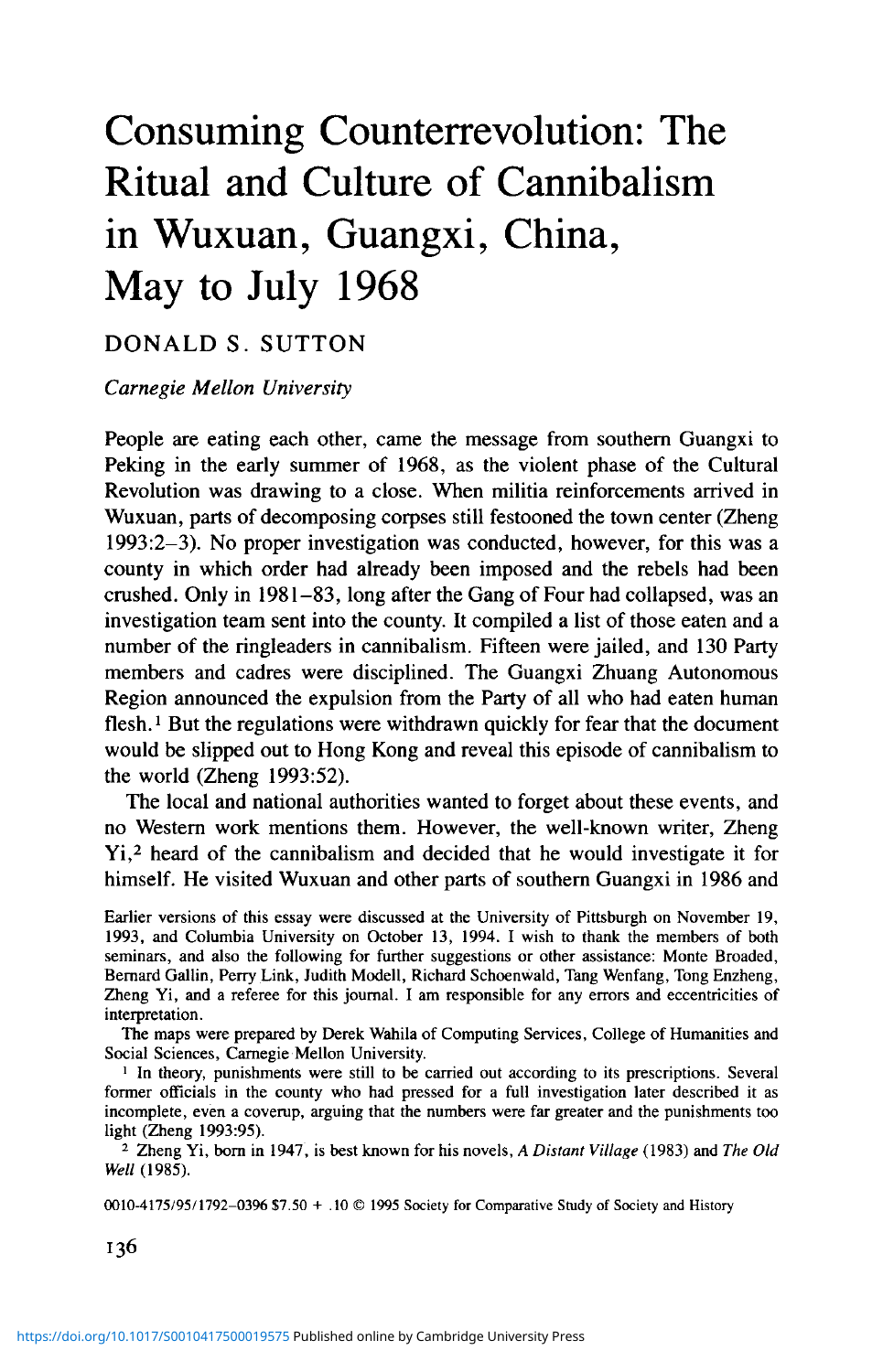that would be desired. Not being a witness to the events he relates, he can only tour a few locations and visualize the horrors of 1968. Fearing for his own safety and for the security of the materials he had already collected in other counties, he does not venture outside the town of Wuxuan and its environs (Zheng 1994). In only a few cases, discussed below, can he illuminate the personal relationships and conflicts behind the choice of victims. But Zheng does describe in convincing detail his own partly unsuccessful effort to breach the barriers of official secrecy and evasiveness. As the writer of an expose, he can be more revealing about the identity and character of obstructive officials and helpful informants than a conscientious ethnographer could be. His Wuxuan evidence, copiously footnoted, is often drawn verbatim from the investigators' secret official chronicle, which he took pains to check with informants; and he also makes footnoted references to the diaries kept by himself and his future wife, Bei Ming, who accompanied him on the 1988 trip to Guangxi. Although some of his extrapolations are unconvincing, for example, that as many as 10,000 in Wuxuan ate human flesh, it seems plausible, in view of the incomplete coverage of the investigation, that cannibal victims may have numbered almost twice as many as those named in the official chronicle.<sup>5</sup> On this and other matters, his evidence and analysis are easy to separate. That the incident truly occurred was independently confirmed by a recent visitor to Wuxuan, the scholar and journalist, John Gittings. An off-duty local clerk spoke airily of the killings and the cannibalism—obligingly writing down his name and address when asked—and added with a touch of pride, "In Wuxuan .. . we ate more people than anywhere else in China" *(The Guardian,* November 27, 1993).

Zheng's book is of a very different quality from the dubious cannibal reports that Arens criticized. His second chapter is closely based on the official report of what happened, dated May 1987, and a separate list of 64 victims, dated July 4, 1983. Fifty-six had their heart and liver cut out; 18 were completely consumed (down to the soles of their feet), 13 had their genitals eaten, one was decapitated after being eaten, and 7 were actually cut up while they were still alive (Zheng 1993:96). The locations of the struggle meetings leading to cannibalism are listed in the report (see Figures 1 and 2).

Names are also supplied of those punished for eating people. Fifteen were prosecuted, receiving terms of imprisonment up to fourteen years; 27 Party

chiefly the first two chapters, in all about 67,000 characters in length. A partial translation is slated for publication by Westview Press in 1995.

<sup>&</sup>lt;sup>5</sup> He estimates 100 and several tens in Wuxuan, which may be correct, though I am assuming only the official figure of 64. Less plausibly, he suggests that 100,000 people ate human flesh in Guangxi in the early summer of 1968 because there were probably 1,200 victims. Both figures seem too high. Few people were eaten in their entirety, and there is credible evidence outside Wuxuan only for the Qinzhou region to the south, where a tea center and four communes in four different counties (Qinzhou, Lingshun, Hepu, and Pubei) were, in an official report sampling "typical" communes, acknowledged to have had 62 cases.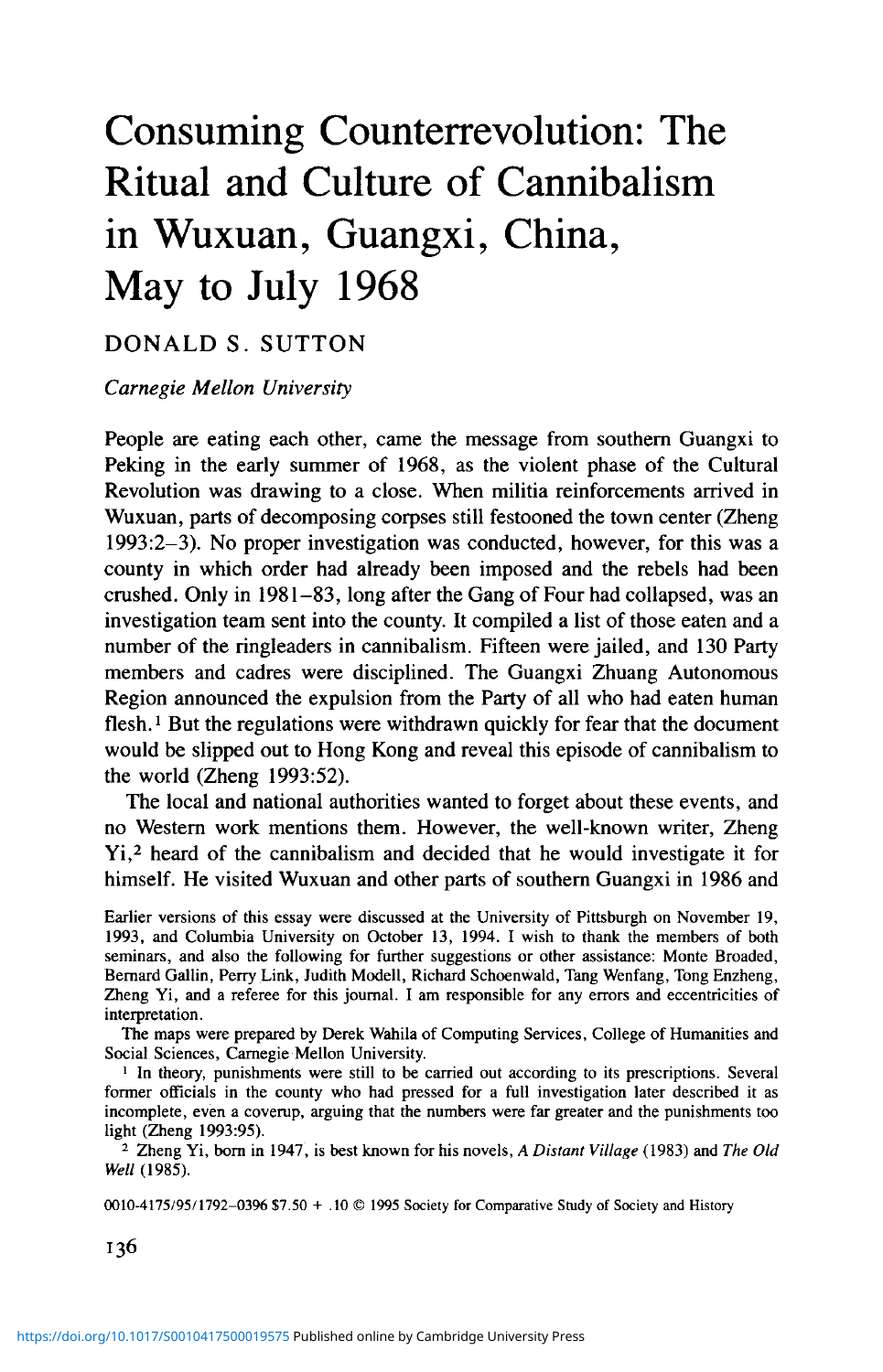



FIGURE 2. Map of Guangxi Province (technically, the Guangxi Zhuang Autonomous Region).

cadres, 5 worker Party members, and 59 peasant Party members were expelled from the Party; 18 non-Party cadres were dismissed; and 21 workers had their work points reduced (Zheng 1993:100).<sup>6</sup>

<sup>6</sup> The extent of cannibalism in this county is suggested by the 400 names of flesh eaters on an initial list.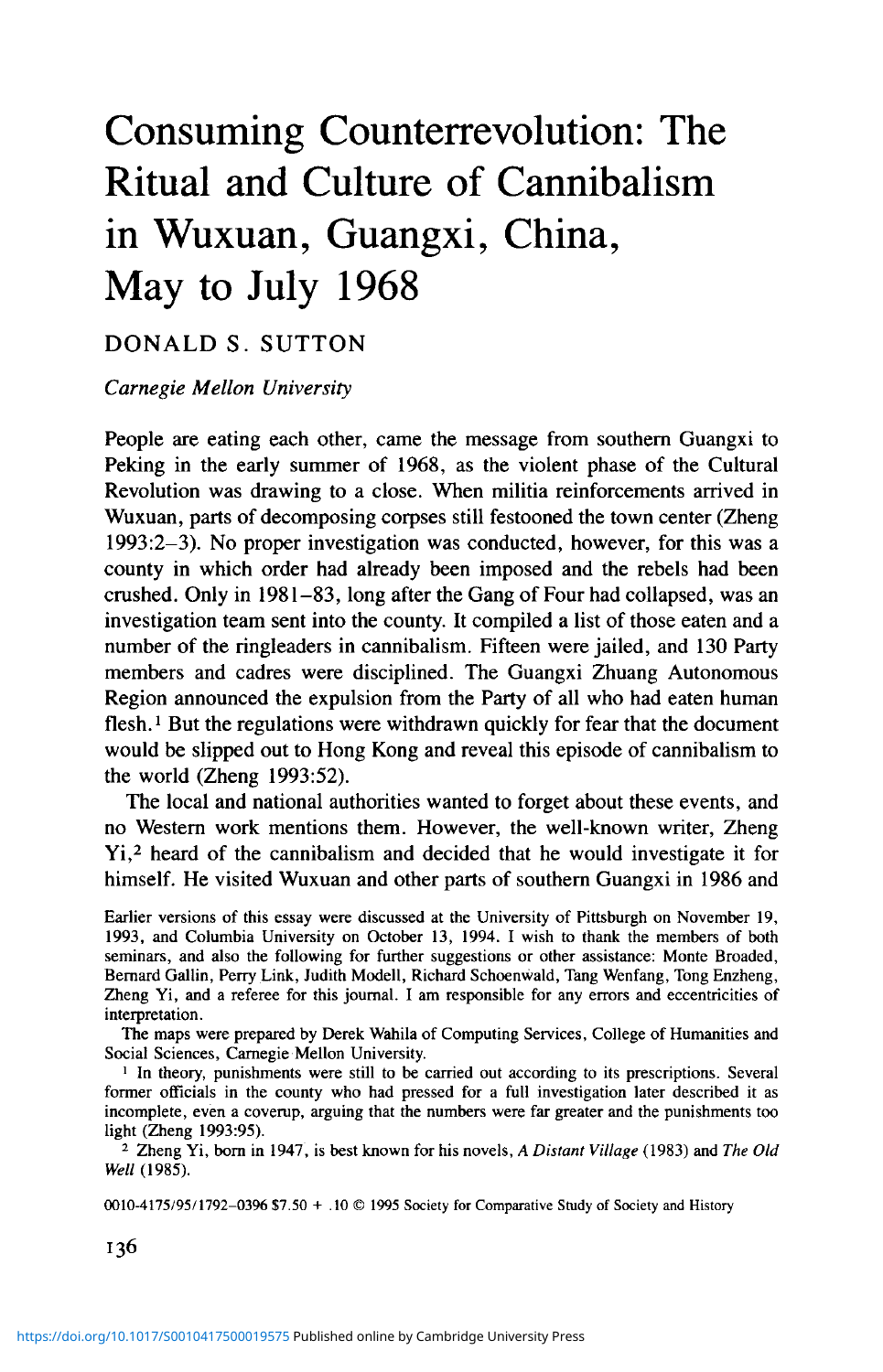Moveover, Zheng tracked down some of the victims' families—his interviews with them are harrowing—and spoke to several people who admitted eating human flesh. There are numerous photographs of those interviewed as well as of the original documents he uses. Finally, as I shall argue at length, there were cultural resonances that rendered cannibalism highly plausible.

Wuxuan's cannibalism was not an isolated act of spontaneous vengeance but a custom that briefly flourished and had its own political and cultural logic. Clearly, there was no breakdown of social order, no outbreak of chaos. The incidents of cannibalism spread all over the county over a six-week period (see Figure 1). Those who took the lead were not the crazed nor idealistic teenagers well known from accounts of the Cultural Revolution (Bennett and Montaperto 1972; Ling 1972; Liang and Shapiro 1983; Gao 1987; Thurston 1987), but Communist Party members and other cadres trained to be moral exemplars as well as followers of central authority. The forces of law and order, not the revolutionary rebels, were the killers and eaters. Moreover, the forms of cannibalistic consumption varied within a narrow range. People agreed on the best body parts and insisted on them being cooked; and the selection, killing, and consuming of victims were relatively systematized. Cannibalism evidently made sense to and had its own meanings for the participants. It was in fact ritualized. Besides being rich in symbolic meaning, it was carried out by people as a group, demarcated from ordinary life, in a fully predictable sequence of events.<sup>7</sup> The human flesh banquets *(renrou yanxi),* as they were called, were integrated with the ritual of struggle *(pidou)* (see Table 1) and suggest a fresh interpretation of that well-known feature of Maoist China.

This article explores the logic of political cannibalism in three ways. First, it analyses the various aspects of Chinese culture that facilitated this particular form of violence. Second, it synthetically explores the shape and order taken by collective rituals of struggle including cannibalism. Finally, it examines the specific case of Wuxuan, in which local features gave support to what were very exceptional circumstances, even in the period of the Cultural Revolution.

#### THE RESONANCE OF CULTURE

In spite of the impression that the Cultural Revolution represented a collapse of all cultural norms, people from all sectors of society—not just fiery youth, but old women lining up with baskets (Zheng 1993:74), local state functionaries, and even some teachers—participated in Wuxuan cannibalism. Such a

<sup>7</sup> The certainty of death once struggle began may be contrasted with the relatively unpredictable witchcraft accusations and trials in early modern Europe. See especially Larner (1981:114). The tendency to ritualization even in beatings to death is exemplified in Binyang county. "The victims in general were not tied up, because they had nowhere to escape, and no hope of life. As soon as they heard the cry of command, more obediently than sheep they stepped forward on the path to death. They didn't seek nourishment, shout curses, try to argue, their expressions were cold, without any consciousness of resistance; they knelt silently on the ground and let people batter them to death. If they were knocked over on the ground, they were made to kneel properly; knocked over, they would again kneel properly, until they lost consciousness (Zheng 1993:14).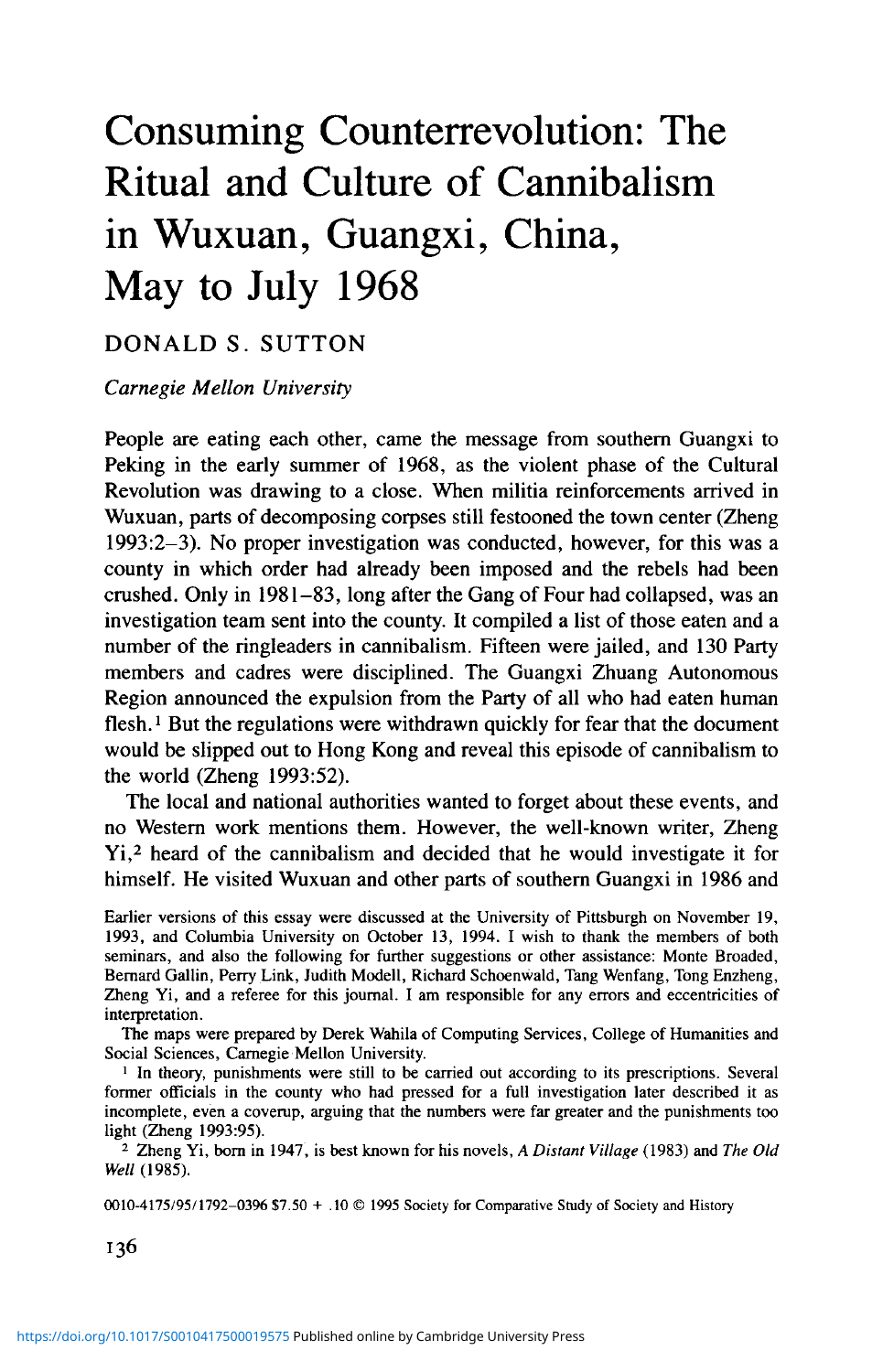TABL  $\Xi$ 

*Details of Select Cases m Wuxuan County Province from May through July 1968*

|         |                                                                                                                                      |                               |                | How Killed                                                     |                                               |                                                              |
|---------|--------------------------------------------------------------------------------------------------------------------------------------|-------------------------------|----------------|----------------------------------------------------------------|-----------------------------------------------|--------------------------------------------------------------|
| Date    | ace                                                                                                                                  | Victims                       | <b>Iype</b>    | Method                                                         | Parts Cut for Eating                          | How Disposed                                                 |
|         | Tongwan<br>Wuxuan<br>Wuxuan<br>Tongwan<br>Sanli<br>Sanli<br>Wuxuan<br>Wuxuan<br>Dongxiang<br>Wuxuan<br>Tonglin<br>Tonglin<br>Tonglin | 2 Tans                        | itruggled      | anghot                                                         | All flesh                                     | listributed                                                  |
|         |                                                                                                                                      | lan, Wei                      | <b>Captive</b> | Jut up alive                                                   | leart, liver, flesh                           | hared, eaten with pork                                       |
|         |                                                                                                                                      | <b>Zhou</b> brothers          | 'aptive        | Cut up                                                         | leart, liver, flesh                           | hared                                                        |
|         |                                                                                                                                      | Chen                          | Waylaid        | Knifed                                                         | iver                                          |                                                              |
|         |                                                                                                                                      | 3 Chens                       | Struggled      |                                                                | iver                                          |                                                              |
|         |                                                                                                                                      |                               | Struggled      |                                                                | Heart, liver, flesh                           | Night snack (for 20)<br>Villagers cook, eat<br>Flesh banquet |
|         |                                                                                                                                      |                               | Struggled      |                                                                | Heart, liver, thigh<br>Genitals, Heart, liver | school banquets                                              |
|         |                                                                                                                                      | Zhang<br>Wu<br>Zhang<br>3 Lis | Struggled      | Knifed<br>Knifed<br>Beaten<br>Cut up alive<br>Beaten<br>Beaten |                                               | Not known                                                    |
|         |                                                                                                                                      |                               | struggled      |                                                                | Liver, genitals<br>Flesh stripped             | Banquet, River<br>Eaten in school                            |
|         |                                                                                                                                      | Huang                         | struggled      |                                                                |                                               |                                                              |
|         |                                                                                                                                      | Diao                          | ugitive        | $\frac{1}{2}$                                                  | leart, liver                                  |                                                              |
|         |                                                                                                                                      | 2 Liaos, 2 Zhongs             | itruggled      | Jubbed                                                         | Il flesh                                      | Hot pot by Militia<br>Eaten by 20-30 at                      |
|         |                                                                                                                                      |                               |                |                                                                |                                               | Brigade HQ                                                   |
| 7? ylul | Iongwan                                                                                                                              | ິສ                            | Struggled      | Cut up alive                                                   | Genitals, thigh, liver, all                   | Not known                                                    |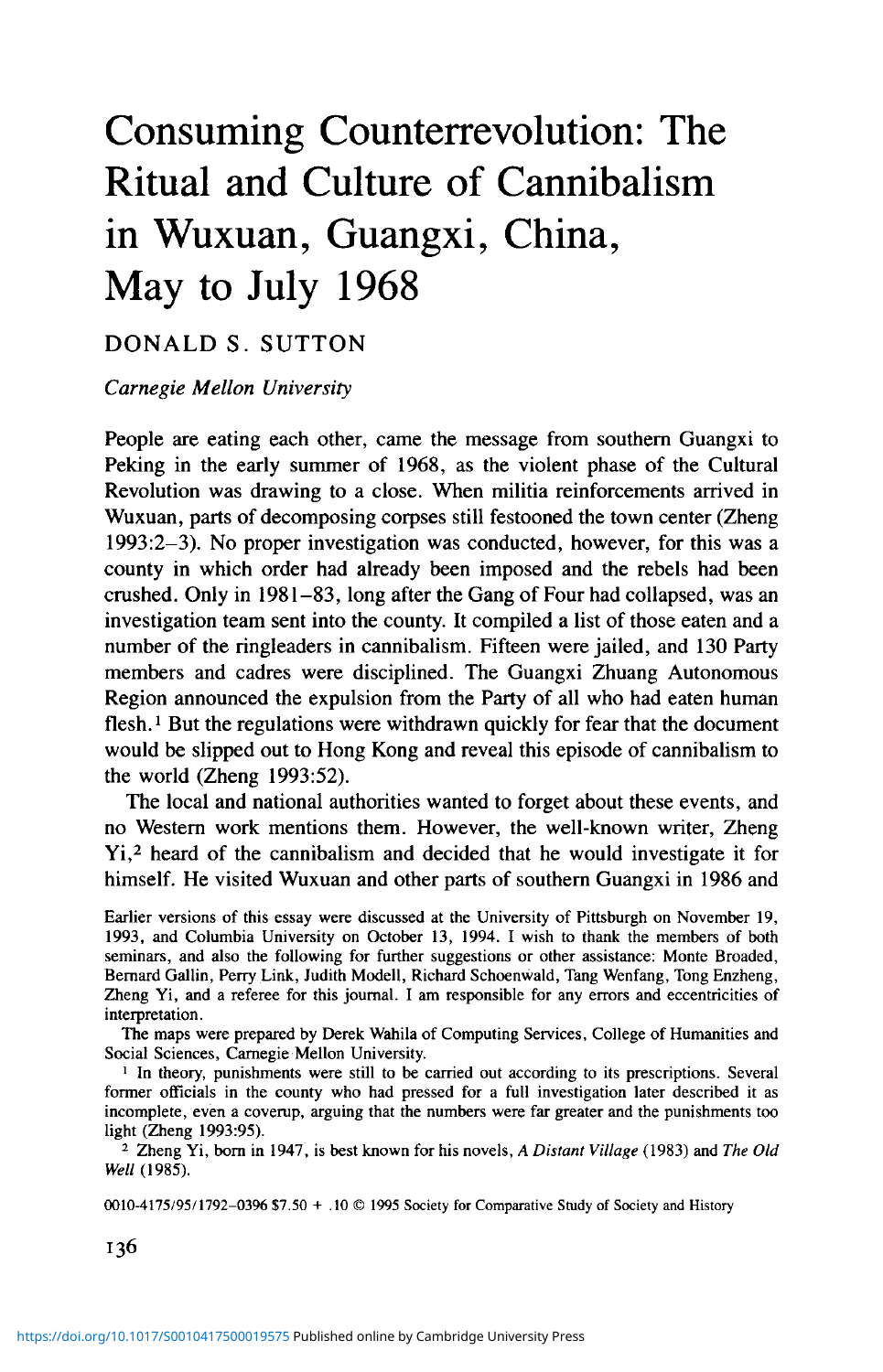wide participation indicates the presence of powerful cultural resonances and rationales that need to be explored in the full setting of local historical experience. There has been some scholarly resistance to the application of cultural interpretations to the People's Republic (White  $1989:315-7$ ),<sup>8</sup> even to the idea that culture matters at all. The anthropologist, Myron Cohen, has argued that "political relationships in modern China have no shared cultural framework. . . Hegemony in modern China receives no commonly accepted legitimation through culture, rather it represents the culture of the barracks, a culture of compliance, of slogans, posters, and mobilizations conveying messages and commands rather than meaning." The notion of "flat cultureless culture" which Cohen sees as particularly characteristic of the campaigns *(yundong)* of the Maoist period (Cohen 1991:130) seems overstated, in spite of Mao Zedong's famous description of the peasants as a blank sheet of paper.<sup>9</sup> Even the forms standardized by the mass media of the People's Republic had to seem persuasive in terms of Chinese culture. In the case of the struggle movements, a Communist invention with no earlier Chinese model, the oxshed made sense because it referred to ox ghosts, a term for one of the well-known servitors in purgatory that was widely applied to class enemies in the Cultural Revolution; the reference was to someone rather menacing but in the permanently liminal state that purgatory represents. The iconic display of street struggle parades, complete with drums and cymbals, recalled the traditional religious procession, with its implications of local order and authority. The scalp crosses and placards bearing the labels designating outcasts recalled the public shaming formerly imposed by the tatoos and cangues worn by traditional criminals. The revolutionary dances that outcast groups were forced to perform were reminders of the comic troupes at local festivals that satirized bad behavior among neighbors. Thus, as actually practiced, the struggle campaign was put together out of miscellaneous elements of Chinese

8 After asking, "How much was tradition to blame?," Lynn White III notes that "if the Cultural Revolution were crucially a result of Chinese habits, then China would have cultural revolutions all the time" (1989:315-6). The question I ask is not why the Cultural Revolution took place, but what forms it took, a question with a partly local and certainly partly cultural answer. He also asserts, "Any 'culture,' framing enough of the environment of those who use it to deserve that name, is probably too various to determine specific behavior" (1989:47). I would grant that culture may not determine specific behavior, but behavior occurs in a cultural context which may help to shape it, especially as one moves away from official ideology and the political center to explain local events. In a recent collective work representing a "neo-culturalist" viewpoint, Elizabeth Perry (Wasserstrom and Perry 1991:45), distancing herself from earlier static and monochromatic portraits of Chinese society in the political culture vein, writes of a "multiplicity of available cultural repertoires." Such a formulation makes culture not fixed and determining but accessible to particular adaptations, and is compatible with the approach of this essay. For an early comparative treatment of thought reform consistent with a cultural interpretation, see Clark (1976).

<sup>9</sup> Temporizing with local culture was a feature of the early Communist movement. One early leader, Peng Zhimin, would light incense and candles and sign blood oaths when he first organized a local peasant movement (Ristaino 1987:190); on local religious belief supplying a framework for Communist activity in the Taihang area, see also Thaxton 1983:140-59.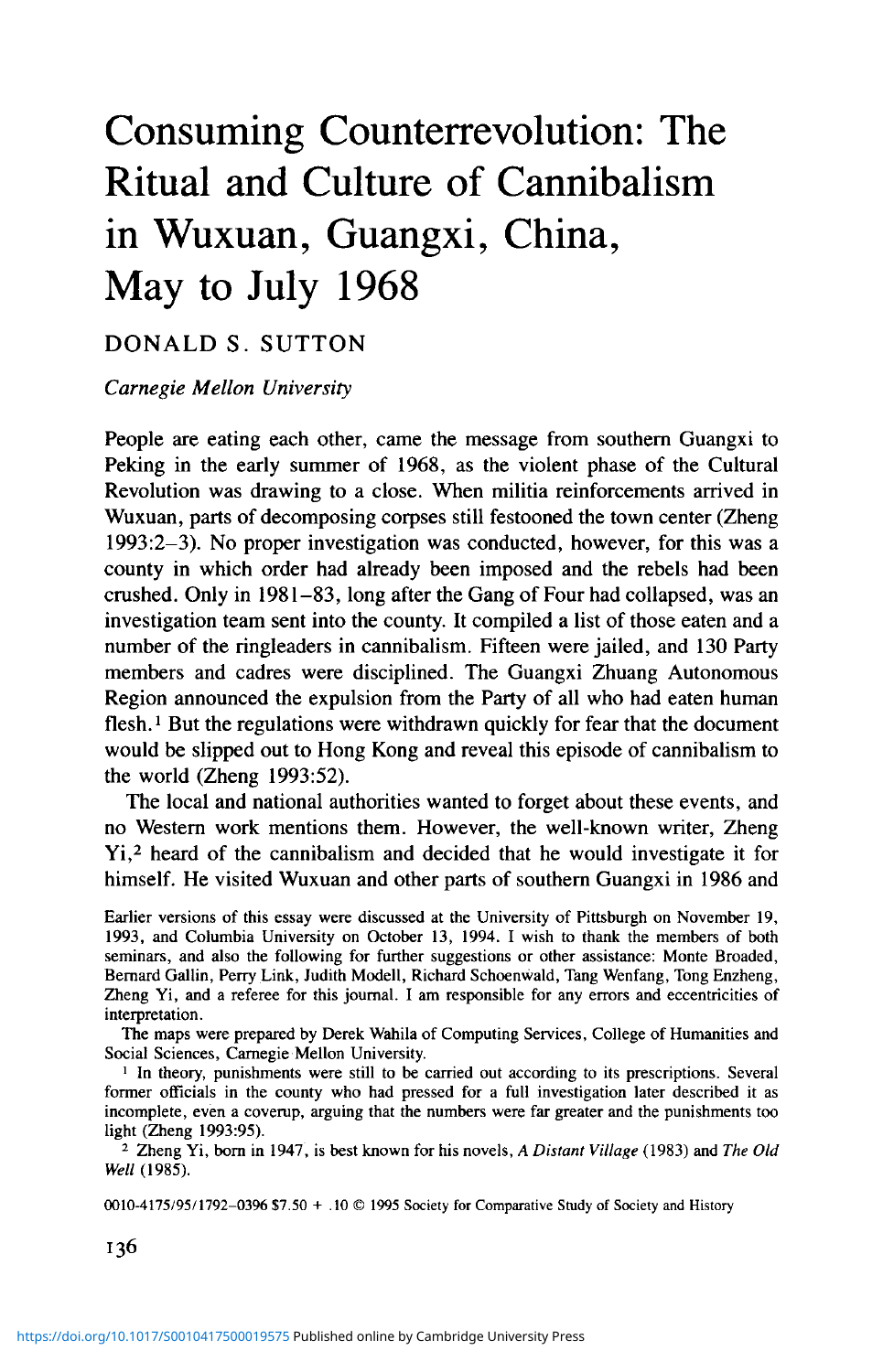culture—a process Lévi-Strauss has called bricolage. At the same time some elements of the struggles have long been central to Chinese culture, notably the sense of collective family guilt and the diminution of the individual. It is no accident that the struggle campaign is unique to Chinese socialism.

Local adaptations remain to be explored.<sup>10</sup> One example not far from Wuxuan may be mentioned (Figure 2). Binyang county in July 1968 was swept by a movement to "make gods [images]" *(zaoshen yundong),* images that represented the slogan, "Seek instructions in the morning, report in the evening" or the "Loyalty character dance" and what was called the "Three Loyalties to the Four Unlimiteds." Within several weeks, no fewer than 3,883 people were to be killed in the county. The god's images, Zheng Yi notes, had helped to break down the usual taboos against killing people (Zheng 1993:8). In understanding Wuxuan-style cannibalism as another local adaptation of the struggle movement, one made out of widely diffused Chinese cultural material,we should look closely at, first, particular ideas about proper punishment; second, unsuitable food; third, folk traditions of actual cannibalism; and fourth, polarities and metaphors surrounding death.

### *Imagery: Courts of Empire and Purgatory*

The violence of spring 1968 in Wuxuan resonates with traditional ideas of punishment. In courts of the past, long a feature of local opera in China, the means of execution were graduated according to the severity of the crime. Worst of all was the archaic death by slicing and other mutilations (McKnight 1992:329-30). Such a death in China violated the filial obligation to parents and ancestors to keep the physical body in one piece, even in death.

After the last great battle between the Big and Small Factions in Wuxuan, body parts were displayed on trees (Zheng 1993:60). This was a clear echo of the practice of exposing criminals guilty of treason in the marketplace, reducing them to meat. A variant was the parade of body parts. Thus, after the military defeat of the Small Faction, Zhou Weian, its captured leader, was executed and his head and legs taken first to Luxin village as a sacrificial offering at the memorial meeting for two of the Big Faction members and then to the county seat for theatrical use in a cruel catechism with his pregnant widow (Are these your husband's head and legs? Was he a bad person? Is this your husband's thigh bone?) (Zheng 1993:61-62). Here Zhou Weian's body signified the hard-earned victory of the Big Faction. It was as powerful an icon as the god's images that in living memory had paraded proudly before rival communities.

The popular sense of justice required that the punishment fit the crime and

<sup>10</sup> Cases besides the struggle campaigns could be mentioned. Endicott (1988) has an example of a Sichuan ritual spontaneously devised in response to the news that Mao had handed mangoes to militia groups in Peking, signalling unmistakably that the Red Guards were on their way out. The commune organized processions reminiscent of gods' processions in the past in which mangoes decorated with ribbons were formally passed from one production brigade to the next.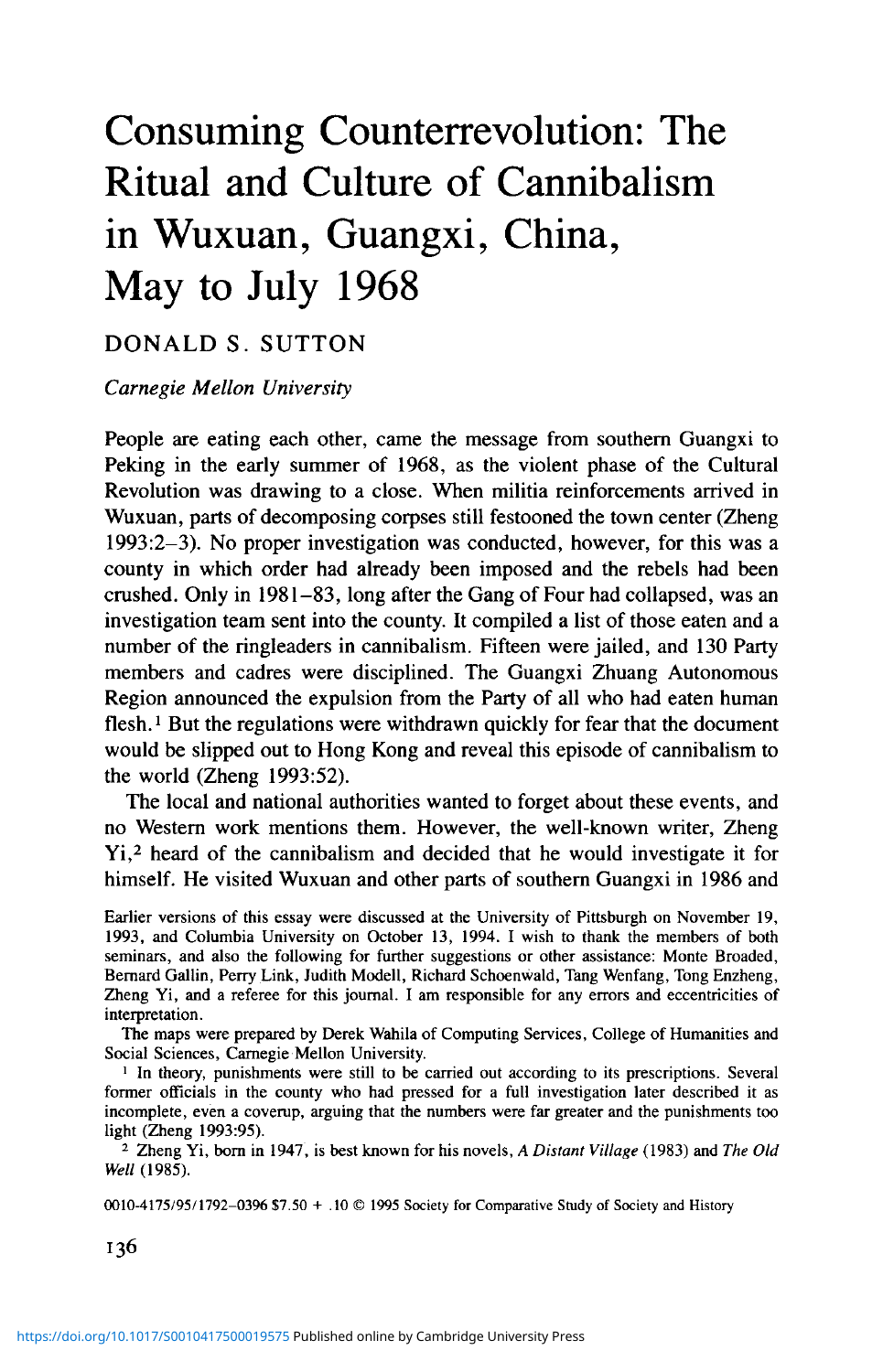that no punishment was severe enough for an old feud. Zhou Weian's brother and two students killed earlier may all have been eviscerated alive, though testimony is conflicting (Zheng 1993:61-62). Cannibal consumption was an extension of the same idea. To chop up, cook, and masticate was a still more complete way of offending bodily integrity, depriving the enemy of humanity by reducing him to the status of a comestible. At Huangmao Street, the center of the county's northernmost commune, a primary school teacher, Zhang Boxun (a poor peasant but with a Small Faction viewpoint), tried to escape during a street struggle on June 18 by jumping into the river. His heart and liver were cut out by the militiaman, Guo Lixiang, who used a 5-inch knife and who, with another man, cooked them in an earthenware pot. Others cut away the rest of Zhang's flesh and intestines. Everywhere there were people eating human flesh. In one place a 1.8-foot stewpot served enough to banquet *(jucari)* over ten people. At the Huangmao Foodstuffs Depot and the Distribution Office, over 80 percent of the units' members ate, some under duress. The official report commented that "the masses called it, 'A human flesh banquet'" (Zheng 1993:68-69).

On the same day, a geography teacher of the Wuxuan Middle School, Wu Shufang, was beaten and killed after a series of struggle meetings directed at the faculty. Student leaders forced four of the other teachers, identified as a black gang, to carry the body to the river and made one of them cut out the heart and liver and slice off the thigh flesh. The flesh, packed into plastic bags or slung from rifle muzzles, was carried back to the school grounds. A woman from the kitchen staff was roused to open up the main kitchen, and seventy or eighty students partook of the teacher's flesh; other parts were cooked in an earthenware pot in the campus lodging of the vice head of the Revolutionary Committee and eaten by four students in his presence. A third group of students barbecued on a walkway outside classrooms number 31 and 32 (Zheng 1993:69-70).

Visiting and photographing the sites of these horrors almost three decades later, Zheng Yi repeatedly is reminded of hell's paintings (Zheng 1993:11, 92), and in fact the images of hell may have been their inspiration. In these graphic visions of hell's punishments, still to be seen in popular religious books and many Taiwan City God temples, demonic half-human figures tore apart, boiled, and dismembered their live victims for the crimes they had perpetrated on others during their lifetimes (Teiser 1988). Observers were supposed to be cautioned by such pictures, but it is just as likely that they imagined their enemies in torment, not themselves. In castrations dead or alive, in frying or roasting of body parts, people empowered themselves to actualize such punishments in the real world. Torture and cannibalism created a sort of secularized hell, offering immediate sadistic satisfactions and serving as a warning to one's local enemies.

These public punishments thus combined the imperial courtroom with the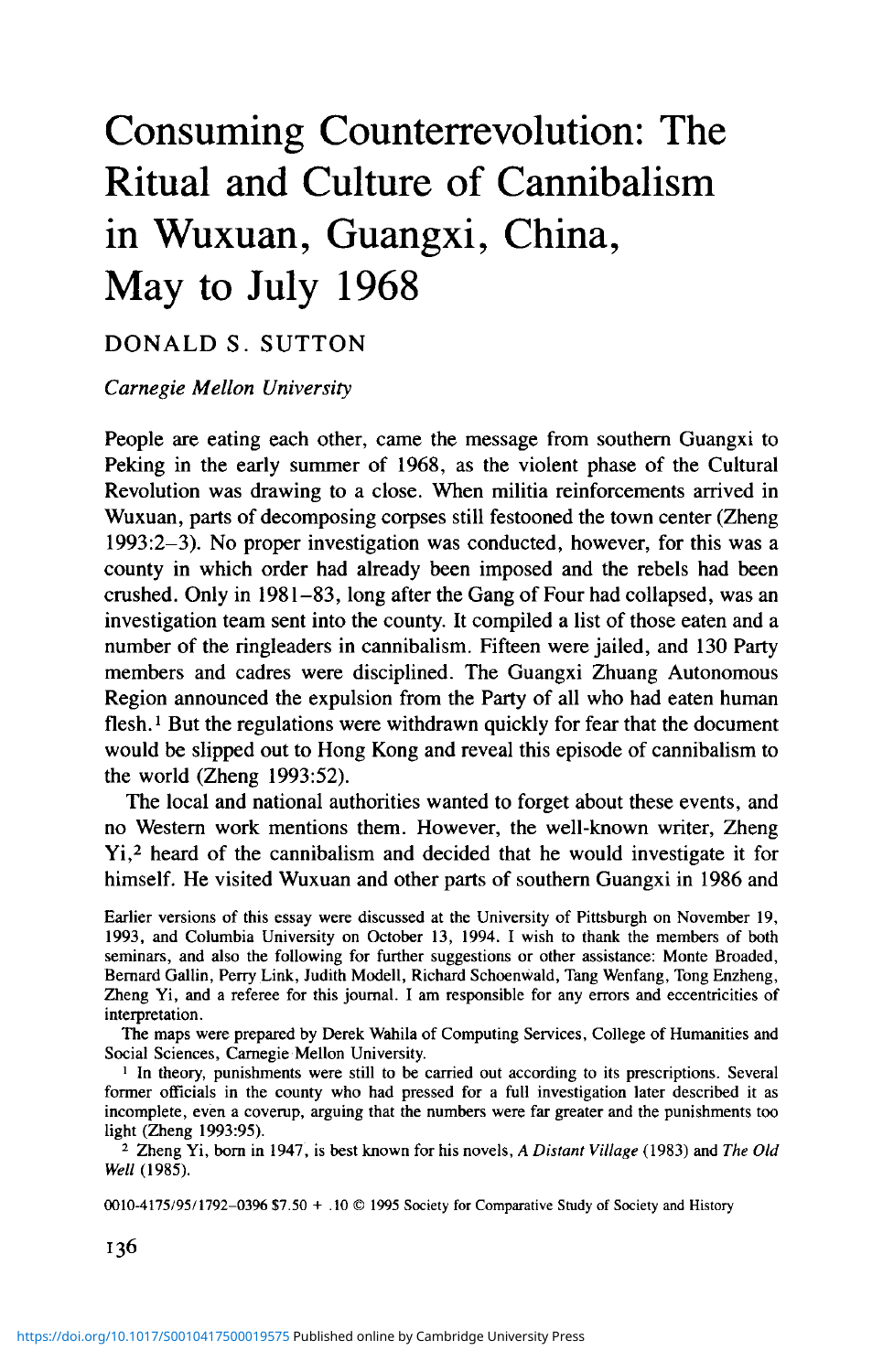torments of purgatory. The eviscerating and eating of human flesh fitted the traditional sense that punishment should vary in form and degree according to the turpitude of the offender. Cutting up alive was fully suitable for one's worst enemy. But unlike the Qing legal system, in which the sentence had to fit the motivation, status, and circumstances of the crime precisely (Bodde and Morris 1971:30-32), here it needed only to match the already demonized criminal. Fearful punishments could be justified in the absence of any proven wrongdoing.

#### *Flesh, Bones, and Pork*

Beliefs about the dead also play a key role in cannibalism, reflecting the south Chinese polarity between bones and flesh. Once again, there is little that is random and arbitrary in the practices of consumption and disposal extemporized in the spring of 1968. Bones, an important focus of ancestral worship, are treated with caution. There is one touching case in which the father of a victim (Deputy Principal and ex-guerrilla Huang) refuses to tell where his son's remains are kept, even when his former commanders come to pay their respects. He fears that the bones will be destroyed in some future turn of the political winds (Zheng 1993:87). In south China the bones represent the perduring part of the dead man's power: his authority as the recipient of ritual and symbolic obeisance—and bestower of misfortune if such filial duties are forgotten (Ahern 1973). The bones are of no use to others and might indeed bring harm. Thus, when the disposal of bones is mentioned, they are invariably cast into the river (Zheng 1993:62, 70, 72).

Carving people up when they were still alive must be explained in terms of the power attributed to the flesh. One case within the Gan surname group, presumably a single lineage, in Datuan village in the far south Tongwan commune was described in the official report as "too horrible to contemplate" and later confirmed for Zheng Yi by a number of witnesses. Gan Dazuo, after his struggle session, was castrated and disemboweled alive by other men surnamed Gan, who ignored his cry, "Wait 'til I'm dead, then cut." Gan Ziyang, who had shouted, "The Seven-Inch *Qicun* [that is, penis] is mine, no one else can cut it off!," was the first to move, ignoring Dazuo's terrible screams. Others swarmed up and cut the flesh clean. Gan Ziyang eventually received the light sentence of a seven-year incarceration (Zheng 1993:73). Even this horrifying act makes cultural sense. Human flesh is yin, as distinct from the yang of bones. It is supposed to rot under the ground after burial.<sup>11</sup> Yet human flesh possesses beneficent transforming power which immediate consumption would make available (compare Thompson 1988:100-2) before the yin element had become dangerous in the state of putrefaction (J. Watson

<sup>&</sup>lt;sup>11</sup> "Just as the flesh of the deceased disappears through decay, so certain parts of his authority are lost when he dies" (Ahern 1973:209). The sons must allow the flesh to decay and must wait patiently for the patrimony to be conveyed to them in due course.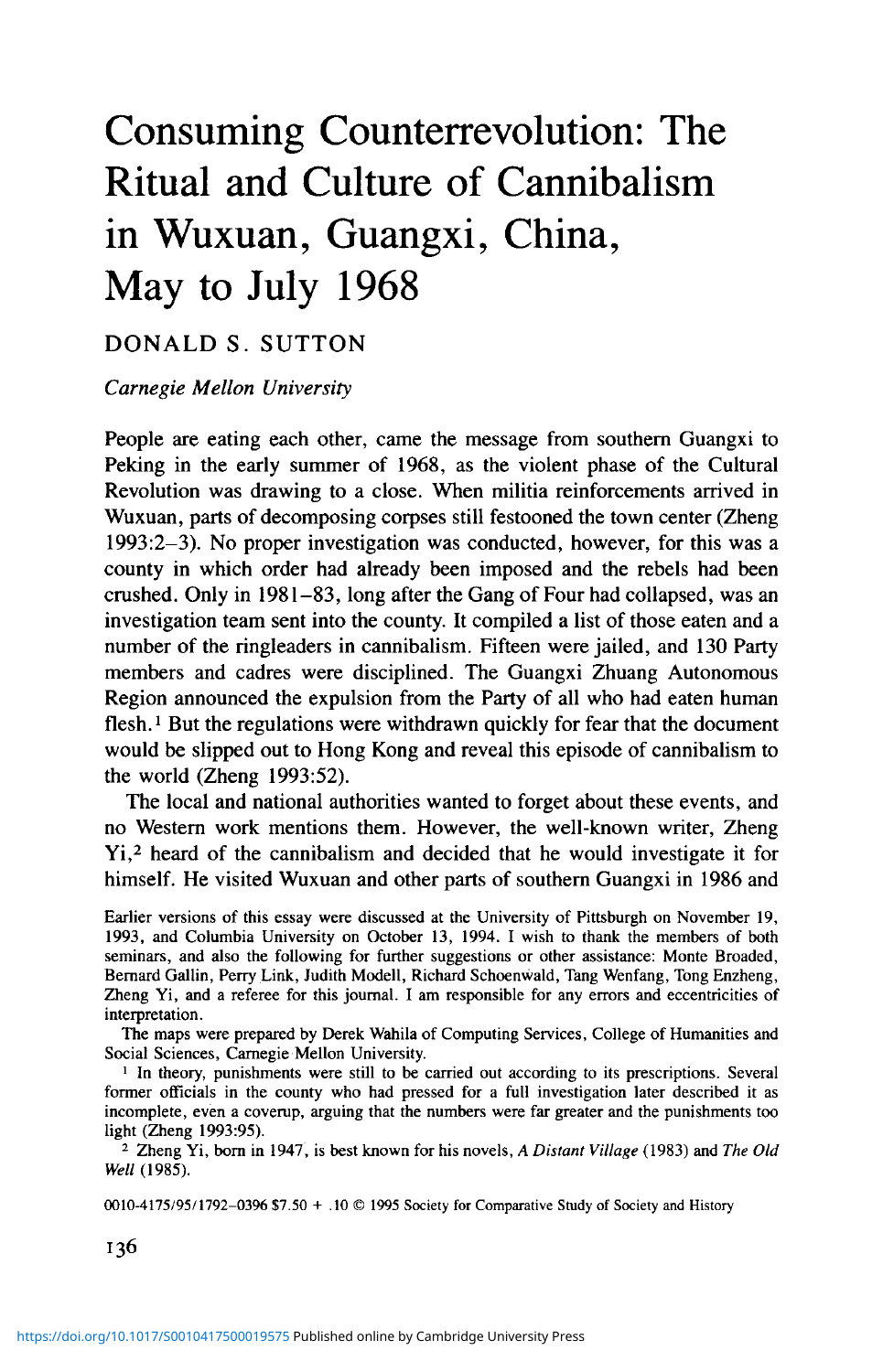1988:155-86). Male genitals are particularly coveted for their link with *yang* fertility.

Women's flesh, presumably being too *yin,* does not offer the same source of power. When the two Small Faction women, one of them the pregnant widow of its leader, are hauled to the stage, they resist the humiliation of taking off their blouses. One of the organizers cuts the material from the back but scoffs "Old women's flesh! Inedible!" (Zheng 1993:61). On the list of those eaten in Wuxuan only one name obviously belongs to a woman (Zheng 1993:65). When a teacher was discovered to have eaten a "beautiful" girl student for medicinal purposes, he was not copied but stigmatized as deranged (Zheng 1993:44).

There is a tendency to hierarchize consumption. In the several examples given, governmental units appropriate the flesh and share it around a table, denying ordinary people; a militiaman takes off with the prized liver and heart; an unnamed youth is left to lift up and shake the intestines, the least desirable portion (Zheng 1993:68-69). This may be an echo of the ritual distribution of pork widely found in South China lineages after the offering at the ancestral grave, when the cooked pigs are divided among the branches according to their status. As at Cantonese graves, open conflict could ensue (R. Watson, in J. Watson and Rawski 1988). But the distribution of raw parts was never ritualized in Wuxuan, where the crowd's mad scramble is more common (see Zheng 1993:71, 74).<sup>12</sup>

The only meat mentioned as being mixed with human flesh is pork (Zheng 1993:61), perhaps to make it more palatable or perhaps because human flesh actually tastes like pork (Camporesi 1989 [1980]). The association may have a deeper resonance. The symbolic logic of funerals in China is to transform a corpse into an ancestor by manipulating symbols of regeneration and fertility. One important way this is done in central Taiwan is by means of the prestation of pork, which is associated with the flesh of the deceased and in a sense replaces it in clothing the bones (Thompson, in J. Watson and Rawski 1988:95-102). In the period before the funeral, the descendents of the deceased (except women who are married out to other families) are supposed to abstain from pork. According to villagers, to eat it would be unfilial: "It would be like eating the dead person's flesh."

Whether or not ancestors were ever eaten—as origin myths for pork sacrifice assert in southeast China (Ahern 1973:205-12) and in Oceania<sup>13</sup>—the

13 Like the thoroughly "un-Chinese" Guangdong and Minnan custom of chewing *binglang* (betel nut), it may be an imported custom.

<sup>&</sup>lt;sup>12</sup> Zheng describes a day in July (given as July 17 in the official report but corrected by him to July 10) when in Sanli commune at Upper River Production Brigade, there was a brief struggle meeting and four men, two each surnamed Liao and Zhong, were beaten to death with clubs. The scene as people swarmed about cutting off flesh was "extraordinarily exciting *[renao]."* Someone remembered seeing an old white-haired woman brazenly grab a piece of human liver and contentedly carry it home in the rain, the drops of blood staining the road. The four corpses were cut up and taken back to the headquarters of the Production Brigade and cooked in two large pots, and then were eaten by some twenty to thirty people (Zheng 1993:73-74).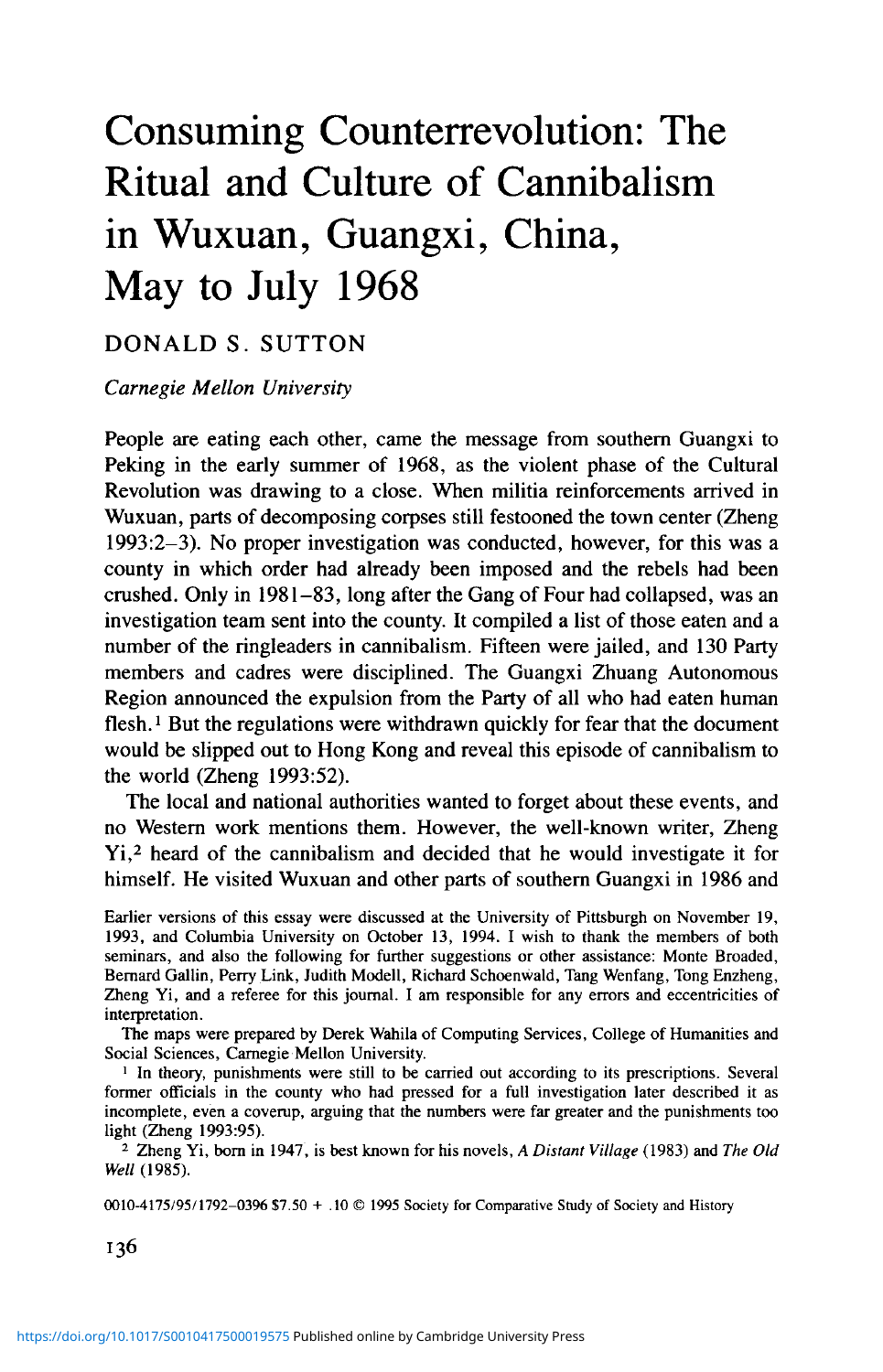symbolic equation of the two may have subconsciously facilitated cannibalism by means of a literalistic inversion, explicit or unconscious, of substances already metaphorically linked.<sup>14</sup> Instead of being metaphorically consumed as pork by ancestors, flesh was directly consumed by the survivors, regenerating them, just as pork was believed to regenerate ancestors. In this light the human flesh banquets are no less horrifying, but become culturally meaningful.

#### *Past Cannibalisms of Necessity, Hatred, and Devotion*

Chinese local histories repeatedly mention cannibalism in desperate times (Chong 1990:56–62).<sup>15</sup> The term "so hungry that they ate each other" was no doubt often figurative, and works that take such expressions at face value should be treated with suspicion. But when people are chewing bark from trees, digging insects from the ground, and mixing mud with chaff, as in numerous historical famines, the prospect of human meat amid pains and hallucinations of extreme hunger may be hard to resist; and there is ample evidence of resorting to cannibalism in Europe in similar conditions (Camporesi 1989:44–55).<sup>16</sup> It is impossible to know how often such "survival cannibalism," to use Chong's phrase, was done in repugnance and how often it was done in response to the indirect cultural supports of cannibal practice. In any case the cannibalism as the result of need may have established a precedent for symbolic forms of cannibalism.

Symbolic cannibalism is also not uncommon: A political or personal enemy would be eaten to seal his defeat. The preferred method was pickling in late Zhou times, serving in stew during the Warring States period (Lewis 1990:28, 148; Chang 1977:34; Chong 1990:153-6). Chong (1990:79-92, see also Schafer in Chang 1977:135) assembles numerous references to learned canni-

<sup>14</sup> The powerful set of associations of flesh and pork, and their links with death and continuity may be compared with the Christian Eucharist (Bynum 1987:ch. 4). In Europe the orthodox pattern is that Christ sacrifices himself literally, to save humanity, and is consumed metaphorically in Communion, conceived as equal under the priest's guidance. In China the conventional pattern of funeral sacrifice just noted is *metaphoric* consumption of whole cooked pig as *flesh* for the dead to become ancestors, followed by *actual* consumption of pieces of *pork* by the hierarchized members of the community. In both cases substitutions and inversions might transform these most powerful symbols in the interest of particular social groups. Women mystics could survive on the eucharistic bread alone, have visions of sucking Christ's lactating wounds, could bleed like Christ, give their own bodily suppurations to feed others as Christ had sacrificed himself for humanity. In modern times, young Catholics justified the consumption of relatives and others in the Andean air crash by taking a literal interpretation of the Eucharist (Gzowski 1980).

15 Chong (1990:55-62) lists a number in dynastic records by place from 205 B.C. to 1639 A.D. With very few exceptions cannibal incidents were reported in the northwest or the north China plain. The most common cause given was drought. The question of the actual incidence of all kinds of cannibalism needs to be examined with a great deal of caution. Chong's work is mainly useful in showing how widely people believed it to be and what forms and motivations were associated with it.

<sup>16</sup> Camporesi quotes Lévi-Strauss: "No society is proof, morally speaking, against the demands of hunger" and notes that "the horror for anthropophragy and patrophragy becomes ever more consistent the more Western European society is spared the pangs of hunger (1989:52-53).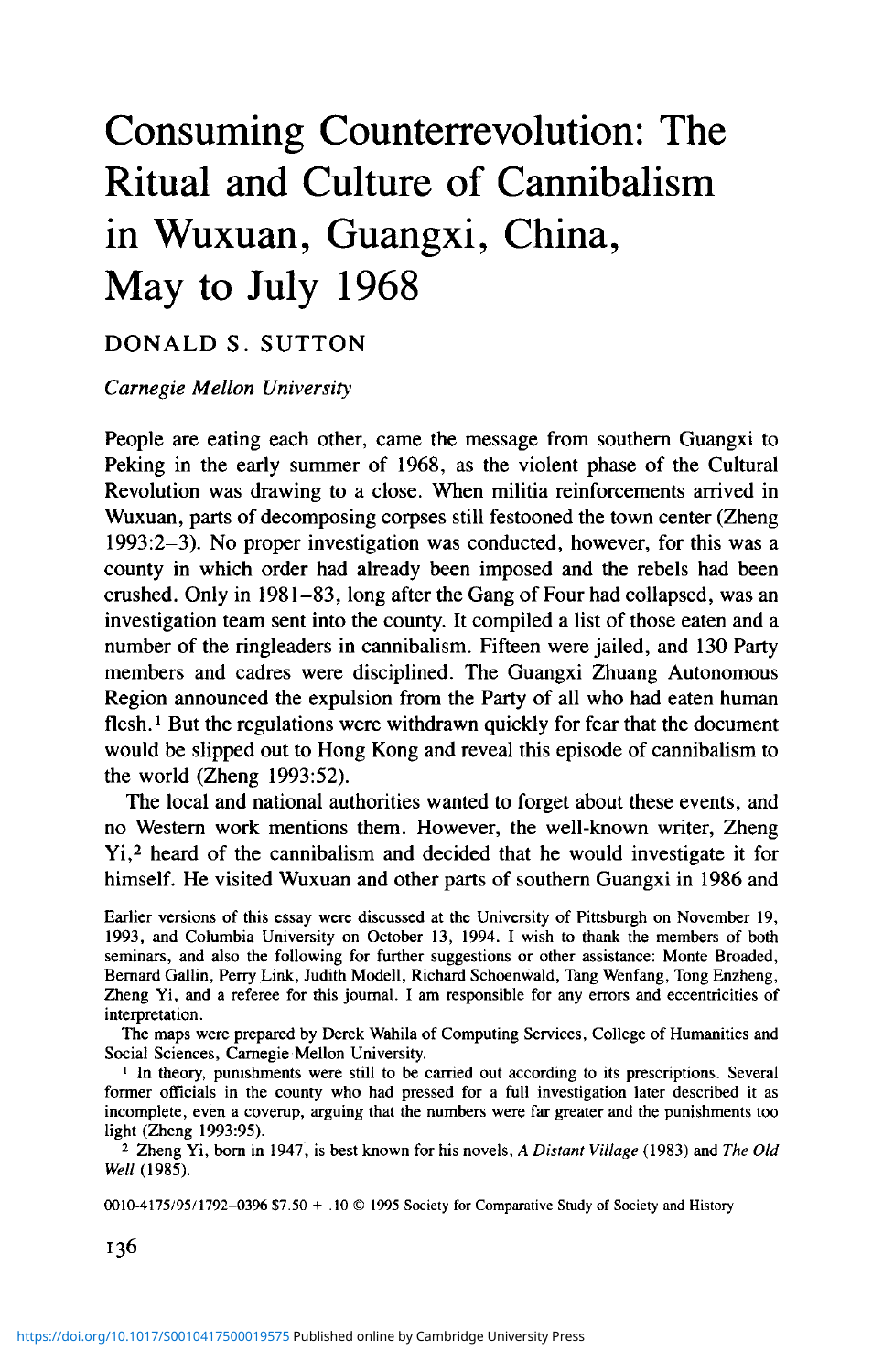balism from Han to Ming times and points to officialdom's political exploitation of hatred. The most famous case in late Imperial China, though not attested in official records, was the cutting up of the powerful late Ming eunuch, Liu Jin, into innumerable pieces for distribution among the people who detested him. The dramatic act of consumption involved bravado and must often have been intended to intimidate other potential challengers.

Such practices were more than acts of revenge. Rather, they were sacrificial in meaning and reflected well-known stories of early dynastic crises of legitimation. The Yellow Emperor, said to be the founder of civilized warfare and even Chinese civilization itself, had first to defeat the half-monster warrior, Chi You, who was cut apart and shared in a meat stew among the victorious soldiers. The Xia could only be reestablished after the defeat of the usurper, the archer Yi, fed to his own son by a treacherous minister, who was overthrown in turn. The Shang could only replace the Xia when the founder offered himself up as a sacrifice. The Zhou could only replace the Shang, according to some texts, when the dead king was offered up in a sacrifice, and according to others, when its founder had personally killed King Zhou by eating him raw or lapping up the blood (Lewis 1990:165-6, 206-10). It is notable that these stories are recounted not disapprovingly but from the point of view of the victors, that is to say, that of the cannibals, and as moral acts.

For these mythic events, numerous conflicting accounts survive, some offering alternative versions of legitimation. It is likely that some figures have been euhemerized from earlier culture heroes or portrayed in acts they did not commit. But that does not affect the argument here: Widely believed stories underlined the necessity of sacrifice (the offering of oneself or of one's enemies) and represented cannibalism as not only emotionally satisfying but also ritually appropriate. The sacrifice that sealed victory (compare with the fate of Zhou, leader of the Small Faction) confirmed the covenant that traditionally began battle and at the same time cleansed the pollution incurred by regicide. Cannibal sacrifice, in its full form, was a ritualized political act. It legitimized the group's ascendancy over those defeated and fortified the cohesion of the group and its leaders' ascendancy over his followers. It drew its power from the afterlife, for sacrifice was offered to the ancestors or in some cases the leader just fallen in battle; and the sacrificial victims were punished in death. Such stories, spread in regional opera and storytelling traditions, kept the idea of revenge cannibalism alive and sustained acts of cannibalistic revenge, both individual and collective.<sup>17</sup> People will still say today of a bitter enemy, "I hate him so much that I could eat him," an idea that can be found as early as the *Zuozhuan* (Chong 1990:48-49). In the recent historical novel, *Red Sorghum,* set in Shandong province during the war against Japan, a bandit leader

17 Luo Guanzhong's *Sanguo yanyi* has examples of actual cannibalism, and enmity for the villain, Sun Quan, the King of Wu, is expressed both by Guan Yu's ghost and Liu Bei in terms of a desire to eat his flesh (Luo 1976:244, 258, cited by Chong 1990:131-3).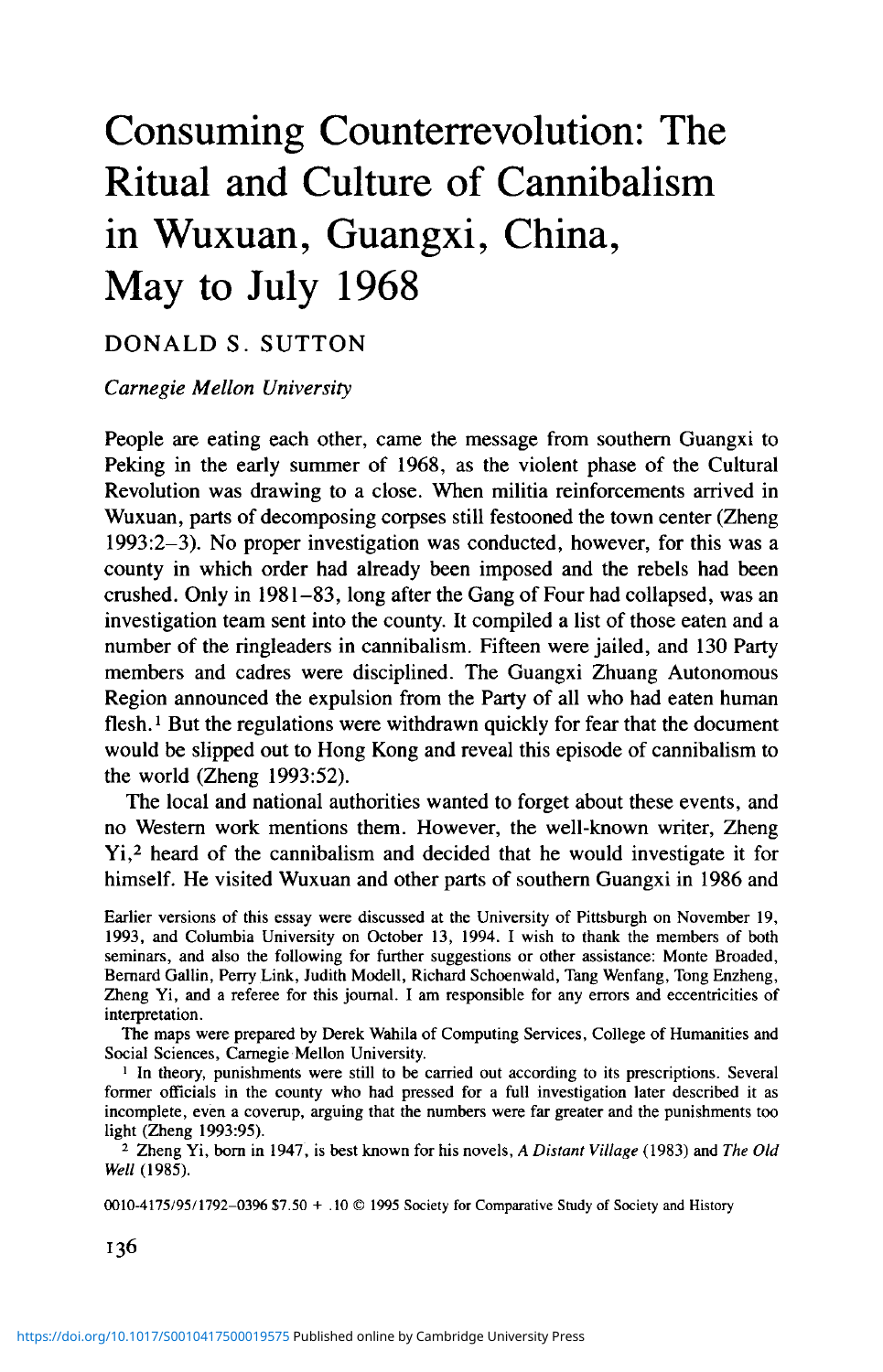orders the decapitation of a suspected spy: "rip out his heart and liver and cook them to go with the wine!" (Mo Yan 1993:243). He is countermanded, but a recent memoir notes an actual case, during land reform, of a Communist team leader eating the heart of a bandit leader (Chang 1991:167).

Metaphorically, to "eat" someone in China has long meant an extreme use of power, both to uphold and to overthrow unjust authority. An oppressor ever since Zhou times has been one who "treats the people as fish and meat" ( $yu$ *rou xiaomin).* In the same spirit, Lu Xun's modern short story in the vein of Gogol describes a Chinese madman who sees a truth missed by the sane: Cannibals are on every page of the history books (Lu Hsun 1980 [ 1918]). What better revenge, one might suppose, than an inversion—to eat the oppressor? This logic of eating the villains, but in a metaphorical sense, was present very early in Chinese Communist practice. Instead of "eating bitterness," the standard term for suffering, peasants were urged publicly to "speak bitterness," blaming local villains for their sufferings. In his writings on the Hunan peasant movement in 1926, Mao Zedong described how peasants would "eat up powerful families" (Schram 1968:249; *cf.* Solomon 1971:165). They would demonstrate at the house of a "local bully" or rich landlord hostile to the association, "takfing] their meals at his house, slaughtering his pigs and consuming his grain" (Schram 1968:256). The bullies and landlords were not actually eaten, of course, but in the carnivalesque atmosphere of Wuxuan in 1968 the same logic made the figurative literal  $18$  The conversion of the oppressor into food for the former victims must have seemed a fitting revenge.<sup>19</sup>

A cannibalism of devotion is also to be found very early: A man would knowingly eat his son out of loyalty for his lord or would give up his own life to be consumed. In Late Imperial times this becomes something of a cult assimilated to Confucian family values, though it was often criticized by Neo-Confucian writers. A filial daughter or son would cure a sick parent by cutting out his or her liver or a piece of thigh and cooking and feeding it to the patient.<sup>20</sup> Significantly this act—which may often have been faked or purely symbolic—was generally attributed to a woman, married or not (Chong 1990:93-103, 115-23), specifically on behalf of a mother or mother-in-law.<sup>21</sup> Structurally a woman was a true member of neither her natal nor her marital family and therefore was detached emotionally from both. The desperate and widely admired act of flesh cutting may have been intended to strengthen

<sup>&</sup>lt;sup>18</sup> See for example the killing of the Peartree Lis, below.

<sup>&</sup>lt;sup>19</sup> Conversely Nancy Munn (1986:220-8, 271) wrote of the Gawa witches, whose necrophagy stood for the greed of their victims.

<sup>&</sup>lt;sup>20</sup> The story of Guanyin, who sacrificed her arms and eyes for the sake of her father, was a popular example of filiality widely known through popular drama and ritual in China (Dudbridge 1978). The violation of filial duty is justifiable *in extremis* in this form of ritualized contravention. Solomon (1971) deserves credit for pointing to the Chinese theme of eating as aggression.

<sup>&</sup>lt;sup>21</sup> Chong (1990:97) suggests that this is because women have more attachment to their mothers in early childhood, but that does not explain mothers-in-law.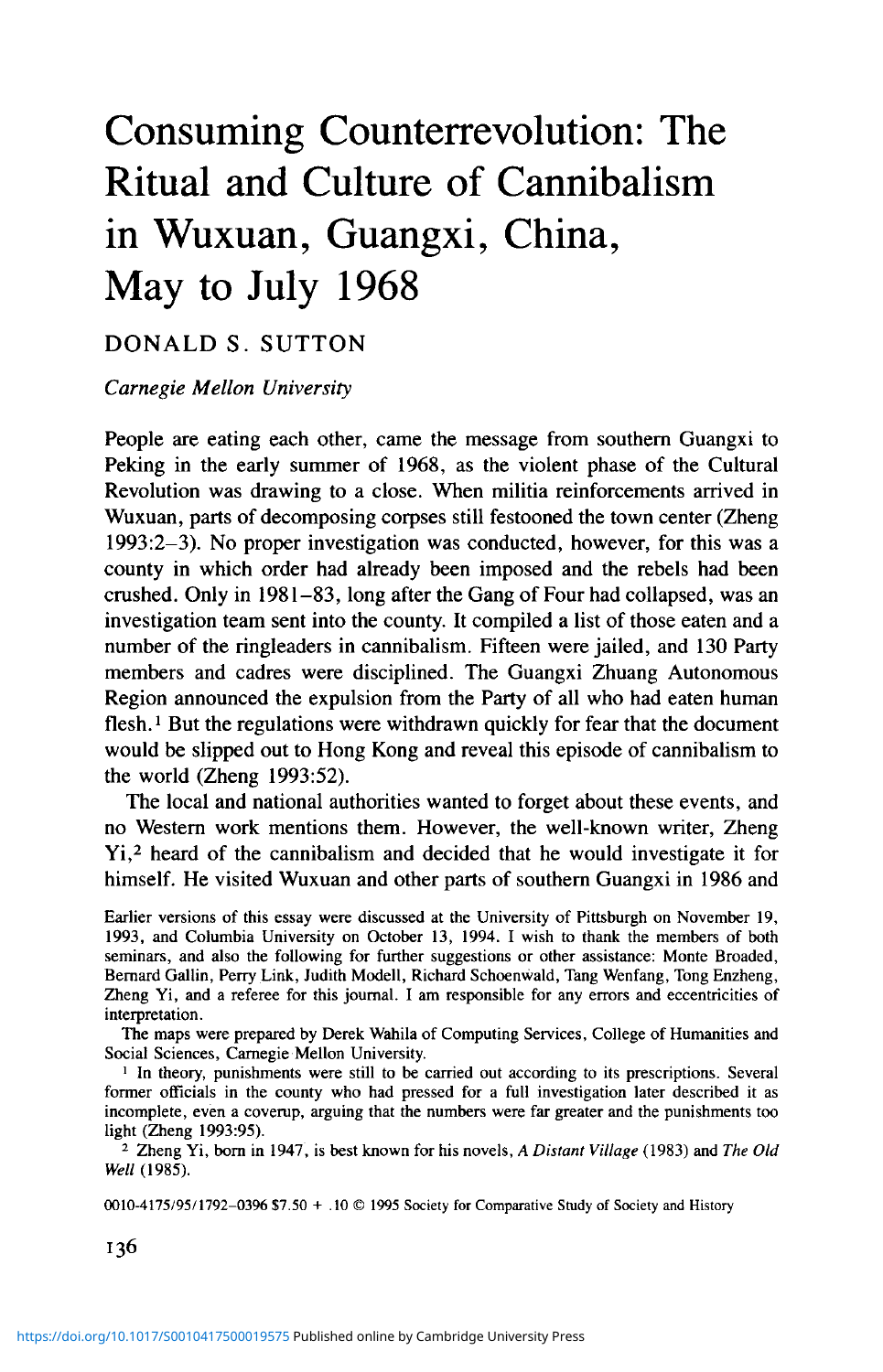these weak bonds in one household or the other. Here we have a surprising conjunction with political or hate cannibalism. Though opposites, giving or taking a life and using one's own or another's body as food are both ritual acts giving intense emotional meaning to relationships conceived in moral terms. Whereas cannibalism severs all social and human attachment between two people, thigh cutting underscores filial ties between mother(-in-law) and daughter(-in-law). What made both rituals meaningful, very much in the spirit of approved Confucian rituals, was the emotion and intention on the part of the donor and eater respectively. As earlier noted in connection with taboo foods in general, context was what counted. Love or filial cannibalism is, then, to be seen as a sort of structural reversal of revenge or political cannibalism, gaining its meaning from cultural assumptions about ritual in human relations.

The preference for liver among filial self-mutilators was echoed in the Cultural Revolution. In one Guangxi county, Shanglin, activists ate only the livers of their victims (Zheng 1993:20, 23). While the liver is associated with anger, it is also linked with intimate affection in the compound term, "heart liver" (xin'gan), and the two organs seem to be identified with life itself. In early Chinese political theory, the heart signified power; it was a metaphor for the sovereign, his ministers being the limbs. Cutting out a powerful enemy's heart may be regarded as the Chinese equivalent of the royal decapitation in Europe, where the king symbolized the head of state. Thus, the political cannibal of folklore and history often ate both the heart and liver, a cultural precedent followed in Wuxuan in 1968. When Wuxuan Middle School colleagues of the geography teacher, as noted earlier, were forced to use a knife on him, armed students warned them, "We just want the heart and liver!'" (Zheng 1993:70, *cf.* 74-75). As we have seen, fifty-six, or 87.5 percent, of the known Wuxuan victims initially had their heart and liver gouged out (Zheng 1993:96).

#### *Taboo: Classificatory or Humanistic?*

Almost all societies oppose cannibalism, but in a variety of ways besides direct prohibition. In Europe people are presumed to differ from beasts at creation, and dietary prescriptions distinguish not only between domestic and wild animals but among different kinds of domestic animals, setting up in the process categories of edibility that by implication exclude cannibalism. Leach (1964) argued that the Western classification of animal edibility corresponds to distance from human society. We are revolted by the thought of eating dogs, "man's best friend," to whom we give names and give the run of our houses; we find the consumption of horses imaginable because they live further away, yet still distasteful because they work closely with people; we find pork quite acceptable because pigs are only scavengers not partners, and we regard beef as the superior food because cows are the farthest removed of all four animals. Sahlins (1976), who agrees with Leach, adds a further logical continuum: We prefer to eat the more external over the more internal of animal parts. The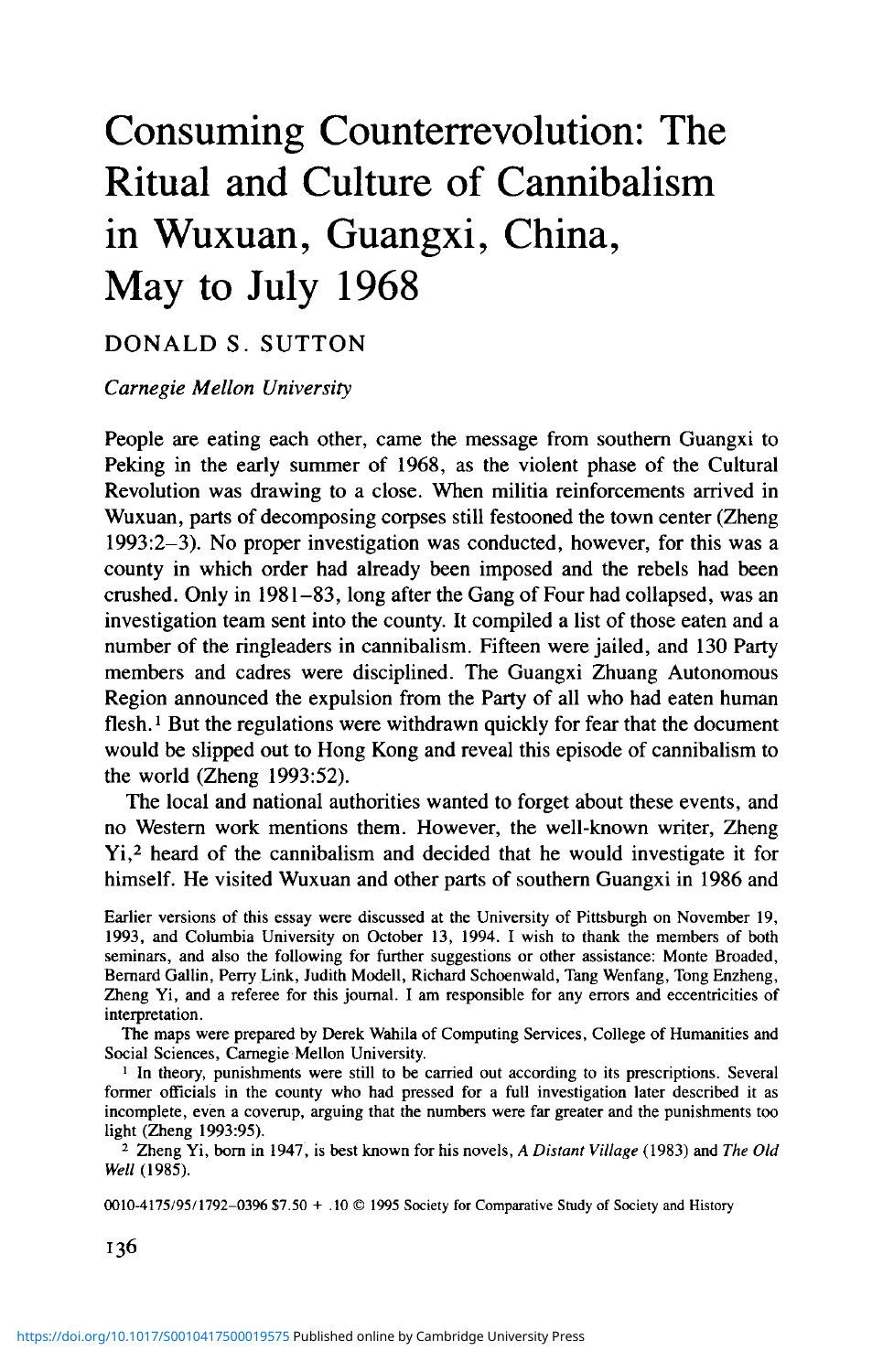inner logic in the two schemes, he claims, is to reject eating what resembles oneself, that is to reject cannibalism. Neither scheme is applicable in the Chinese case. While the Chinese find it good to think with food (the expression is that of Lévi-Strauss) they categorize it as cooked or uncooked, medicine as "hot" or "cold." Therefore we may conclude that the categorization of Chinese food did not give powerful support to repugnance for cannibalism.

The Chinese taboos on cannibalism are equally implicit and powerful but, rather than depending on logical categories, are above all social, that is to say, moral. Since classical times humanity was seen to be separated from animals not at creation but by the successive acts of the sages in inventing the arts of constructing houses, carts and boats, making clothes and cooking, and in perfecting the arts of humane government (Knoblock 1990 2:5-6, also vol. 1:188). Good rule, and for Confucians especially, education and proper social distinctions were what ensured appropriate behavior among people. Such morally based taboos could break down, I suggest, if powerful moral justifications could be made in favor of cannibalism. This is what happened in cases of love (filial) and hate (vengeance) cannibalism, in which general social rules gave way under the pressure of special moral obligations. Something similar seems to have happened in 1968, when national ideology combined with the local features of Wuxuan. In the atmosphere of the Cultural Revolution, a single set of political criteria was elevated above all others, polarizing good and bad under a special morality that could not be questioned and indeed had to be acted upon. The usual restraints on violence broke down, and the result in Wuxuan was the ritualized eating of men whose civilized humanity was denied, indeed negated in the act of eating. It is no accident that Wang Zujian, the man who did most to bring the episode to light and helped local society rediscover its moral bearings, reminded Zheng Yi of a Confucian scholar (Zheng 1993:ch.3).

Beyond the moral prohibition against beast-like behavior, Chinese culture did not encourage dietary taboos that might have inhibited cannibalism. Forbidden foods, such as wild dogs or black goats with white heads, seem to be rare in Chinese popular or educated circles and were in no case universally avoided. The extensive discussion of food taboos by Chia Ming (1368) outlaws almost nothing from the healthy diet. What he warns against is excess in eating and drinking, neglect of the consumer's state of health, the wrong time of the year, the wrong combination of foodstuffs. His advice, then, was conditional and contextual and was probably interpreted so flexibly that the word, taboo, seems out of place (Mote in Chang 1977:228-32). This is typical of Chinese attitudes towards food: discriminating as to context but catholic as to the nature and origin of food. People did not have to go against general assumptions about odd food in rationalizing what must have been instinctively repugnant. Of course Chinese food preparation by chopping into small and unrecognizable pieces, mixing many ingredients in the same dish, and adding strong sauces (Chang in Chang 1977:8) made unfamiliar food go down easily.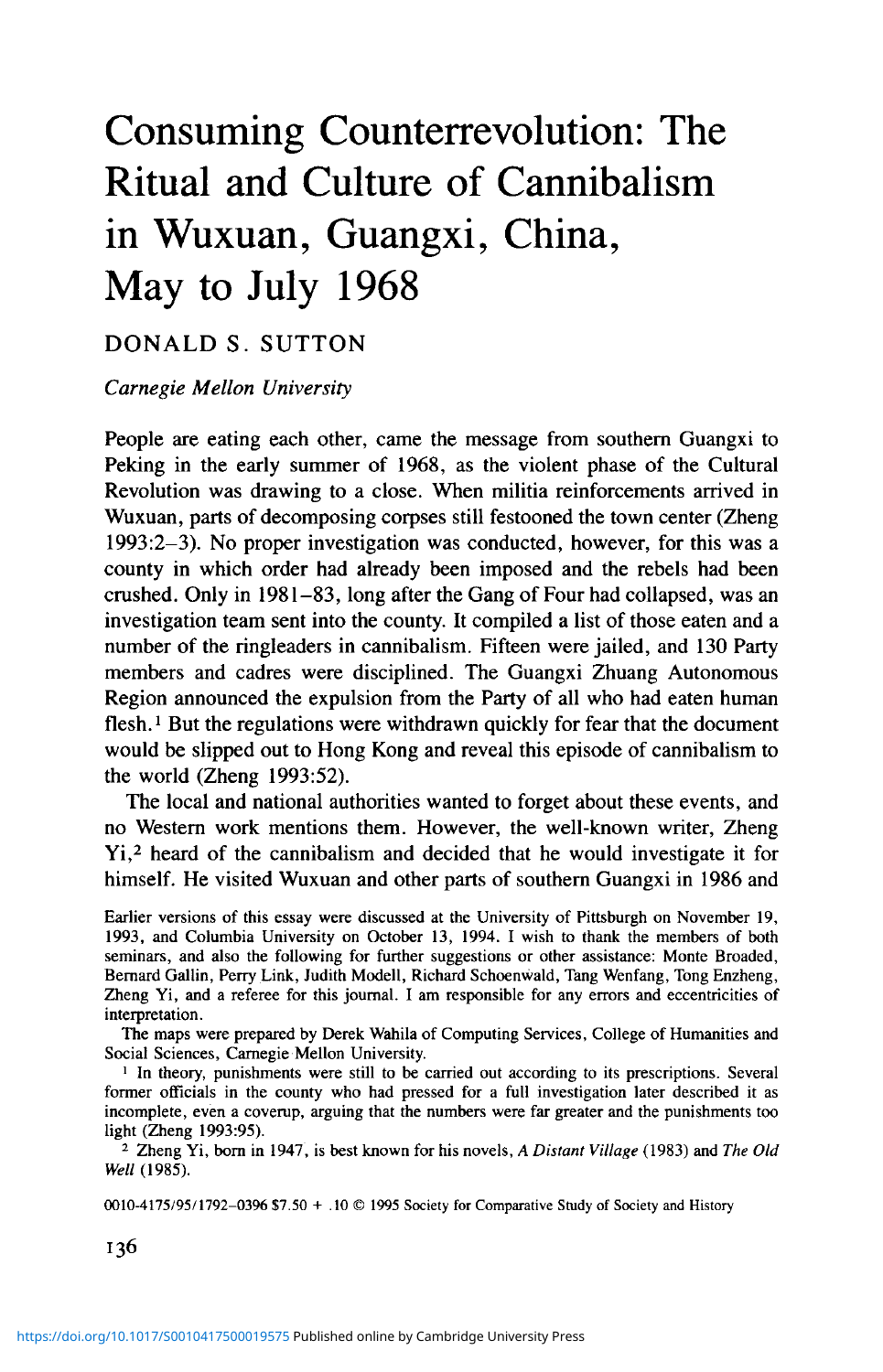So much for some possible obstacles to cannibal practice. What of the positive cultural encouragement, however indirect? Chinese are accustomed to eating bitter tasting, even repulsive looking, food as medicine: the worse it tastes, the better its presumed effect. People have long taken human body products as medicine (Cooper and Sivin 1973). China's most famous modern writer wrote "Medicine," a short story about a couple who acquired a steamed bun dipped in the blood of an executed revolutionary to feed their ailing son (Lu Hsun 1980 [1919]). And in some parts of China, even in modern times, executioners are said to have done a lively trade, on the side, commonly using a large knife to cut out their victims' hearts and livers for curative purposes (Tong Enzheng, Personal Communication).

A belief held of both animal and cannibalistic consumption was that one could absorb the qualities of what one ate. Thus, eaters of the goshawk or tiger would become strong and brave (Schafer in Chang 1977:132; Mote in Chang 1977:243). The Chinese demand for the horn of the rhinoceros, identified as a locus of potent virility, is notorious among conservationists. In a similar vein, a recent historical novel set in Shandong describes a form of indirect cannibalism. After a Japanese massacre of villagers, dogs grow fat living off their flesh. The author describes his father and grandfather surviving on fatty dogmeat in the winter of 1940: "the same as eating a winter's supply of human flesh. Later [my father] would grow into a tall, husky man who could kill without batting an eye. I wonder if that had anything to do with the fact that, indirectly, he had cannibalized his own people?" (Mo Yan 1993:271). In this way of thinking, vigor and ruthlessness are enhanced by indirect cannibalism. Generally it did not matter if the eaten were friend or enemy. Perhaps because the Chinese thought that the spirit was separated from the body in death or unconsciousness, only the desired traits, not the malevolent ones, of an animal or human were absorbed.<sup>22</sup>

#### *The Culture of Cannibalism*

If we summarize the various cultural resonances of cannibalism, most noticeable is the availability of moral underpinnings for the practice. There are the hellish torments designed for the wicked, the link of flesh consumption to sacrifice to the revered ancestors, a folklore of revenge culminating in justifiable cannibalism. On the other hand there were morally grounded taboos not tied to accepted systems of classification and liable to be overridden by larger sociopolitical claims.

22 Chinese notions of digestion, which use the term *hua,* to transform, or (colloquially today *xiaohua,* melt and transform); but the term *hua* is actually untranslatable with a single English word, for it usually means change into something good. It is used in various binomes for sinicization of the barbarians and for the conversion of paper money and other objects into a medium of exchange that can be utilized by the gods and (with the addition of paper household objects) by dead relatives. Here, embedded in the language, was protection against moral taint, insofar as the properties of what was eaten were selectively appropriated by the eater.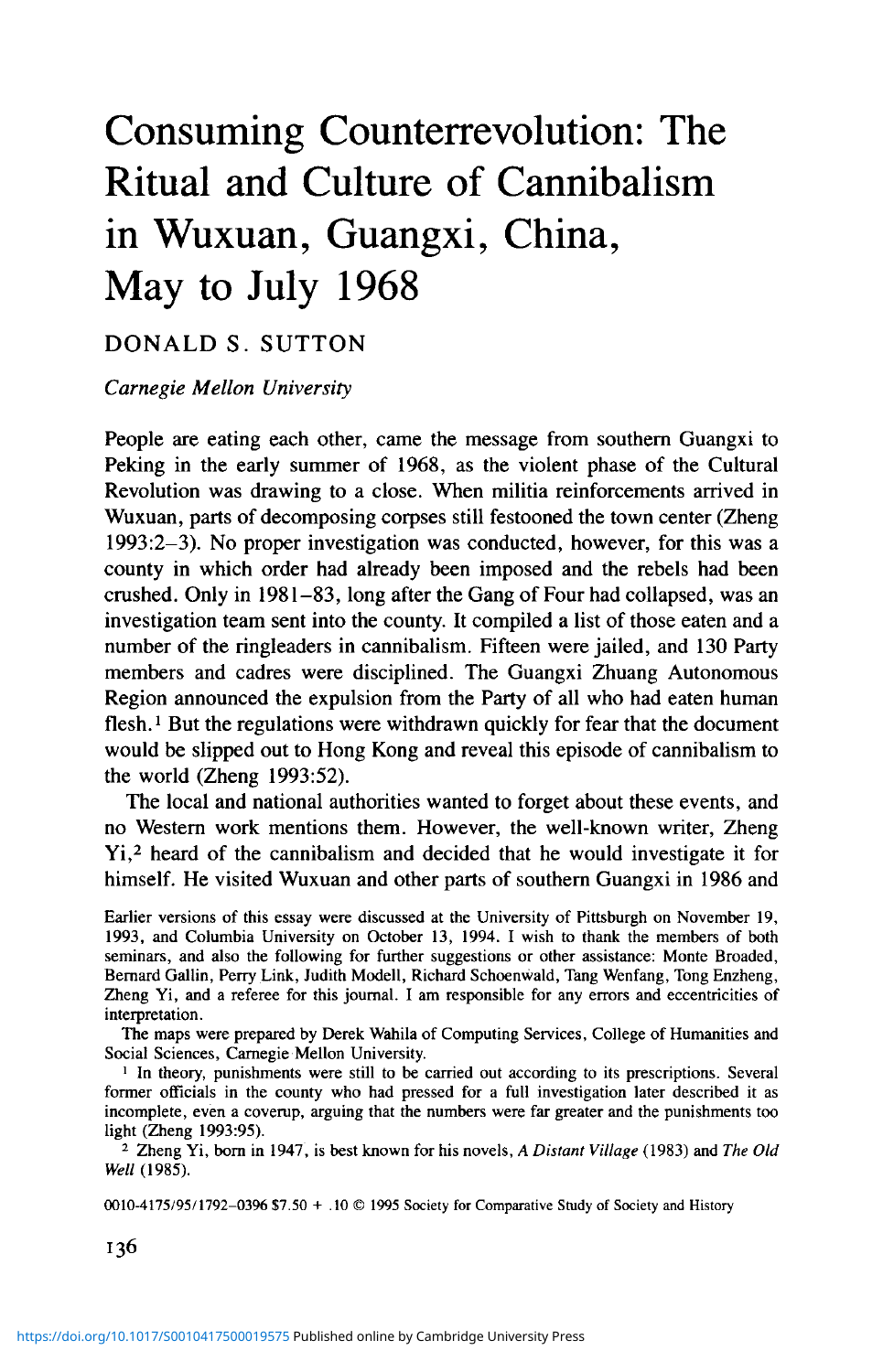The extreme violence of cannibalism is not, then, above or below culture. A culture of cannibalism was rooted in Chinese written records and folk ways. Traditional tales, fictional or not, spread the belief that eating people was not just practiced by wild beasts and monsters but was justifiable in the right situation. This is not to say that the leap from cultural familiarity to practice, from imagery and metaphor to reality, was an easy one. There had to be an extraordinary political atmosphere and particular local reasons we shall return to. What occurred in Wuxuan was a sort of carnival<sup>23</sup>—a moment of hyperbole, a time for Force Twelve typhoons. It was a time to transfer metaphor and simile into action, to make literal the possible. Some people in Wuxuan extemporized powerful metaphors based on the human body, always a rich store of meaning (Douglas 1970). Cannibalism constructed a sort of theatre of the body, embodying and disembodying Chinese cultural truths and local realities. We should now look more closely at the structure of the rites. What various motives explain who participated in them? How did they have the power, beyond the cultural resonances noted already, to draw together whole groups into collective acts normally unimaginable?

#### THE ORDER IN VIOLENCE

#### *Perpetrators and Victims in the Struggles*

We have seen what cultural resources could be drawn upon by those who eat human flesh but not how the process could be institutionalized. Although there were instances of unritualized consumption, the usual method was to append a human flesh banquet to the standard ritual of struggle.<sup>24</sup> In the course of being struggled, a person was transformed into a ritual object; and the rest of the group, into performers of a ritual act full of meaning.

Like other campaigns, the start of a struggle was a series of press and radio announcements repeating certain slogans and targeting people bearing particular labels. Through a public ritual of humiliation, labelling came to transcend the human character of the victim. In the most extreme form, labelling made it conceivable that a ritual act could culminate in killing the victim as a metonym of what the label designated.

But while the labels were supplied by higher authorities, the choice of victims is very much part of local history, the history of face-to-face communities settled for generations by the same families. The violence of land reform and other episodes, Madsen has argued, had left "the social landscape . . . littered with dangerous memories of arbitrary injustices endured and inflicted" (Lipman and Harrell 1990:187). Seeing the PRC under Mao as a

<sup>&</sup>lt;sup>23</sup> A carnival may be described as a festive, no-holds-barred event outside the rules of ordinary life. Bakhtin (1968) pointed out that carnival removes hierarchy, reducing people of power to ordinary mortals, in this case literally to flesh and blood.

<sup>24</sup> For accounts of struggle campaigns, see Whyte (1974), Cell (1977:34-41 , 130-2), Madsen (1984:80-95), Chen (1986:181-201), and the case studies cited below.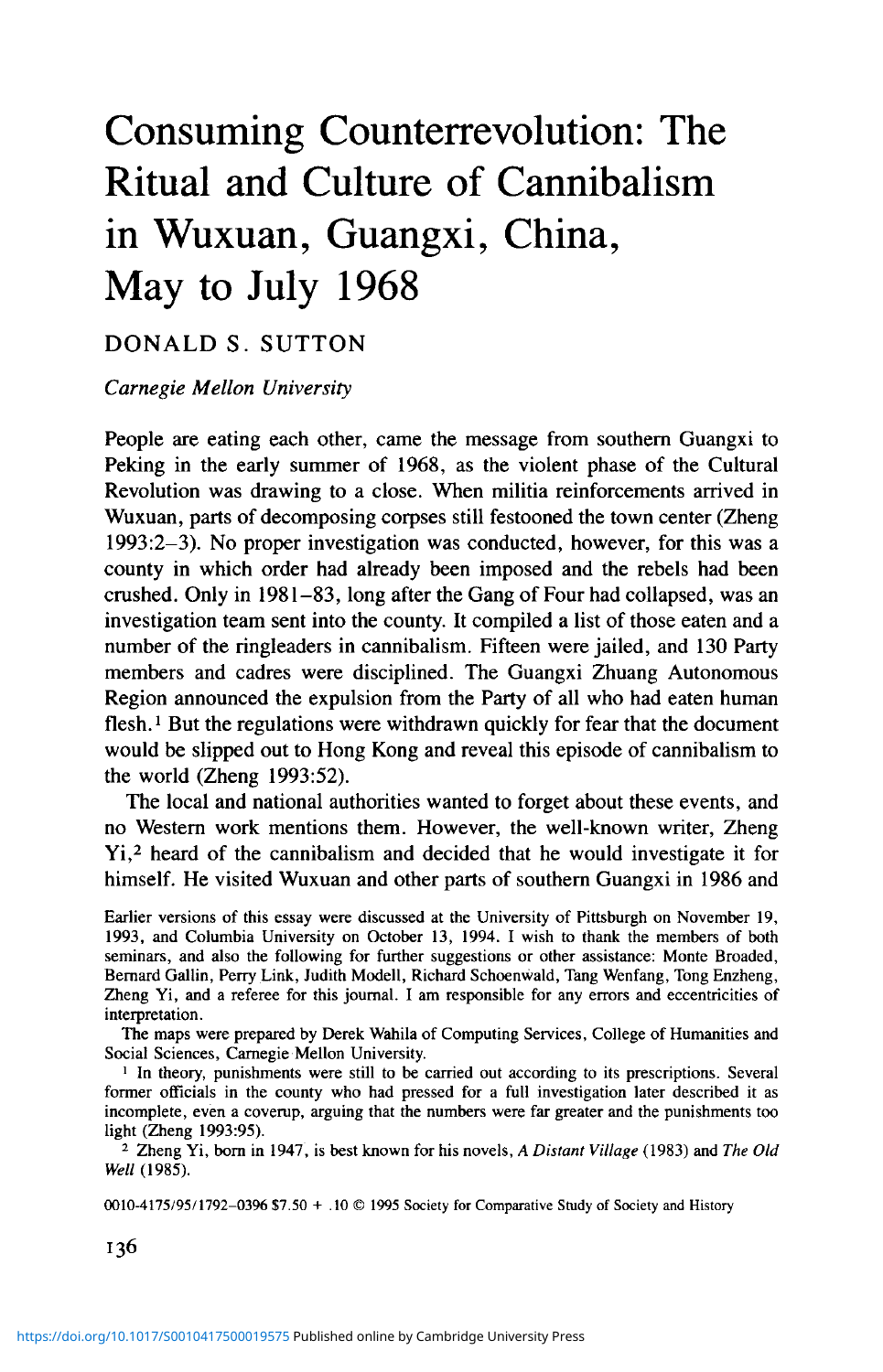violence.<sup>38</sup> Slogans like capitalist roader needed to have tangible local definition, and action had to assume a formal, ritualized character to have persuasive authority. Lacking the right language or ritual, rebel students trying to exhort Guangxi peasants to support the Cultural Revolution met a wall of incomprehension (Hua 1987:ch. 7). What the violent struggle meeting and street struggle parades did in many Guangxi counties was to give physical form to the humiliation of an enemy, expulsion of harm, reintegration of community, and obedience to the center.

Why did Wuxuan in particular develop the peculiar violence of ritual cannibalism? If Chinese culture had so many resonating elements, one should expect other occurances elsewhere. Indeed, unknown to Zheng Yi, a senior official in a speech at a conference of writers in 1981 reportedly mentioned, along with Guangxi, two other places where cannibalism occurred in the Cultural Revolution but should not be written about. The other sites were southern Henan and western Hunan province (Daoxian) (Personal Communication). Information is lacking as to what form the cannibalism took, but all three locations are poor and remote. Poverty meant earlier folk memory of cannibalism of need. Isolation meant the absence of outside help or retribution, and may have pushed conflict beyond its normal bounds. Daoxian, like Wuxuan, was on the old ethnic frontier where Han and non-Han had lived in proximity, a point to which I return below.

Zheng notes an arresting scene hinting at specialist local knowledge of cannibalism. In one of the first Wuxuan murders in June 1968, when a man with a knife hesitates before the corpse wondering where to cut, an old man comes forward and explains, "Cut in the form of the *ren* (man) character" (Zheng 1993:68, note). Was this local wisdom acquired at the execution ground? Perhaps. There is at present no evidence that it had been put to local use in such times of famine as 1903, when people were obliged to "drown girls and sell boys" (Chu and Pang 1934:15, 2:30) or in the Great Leap Forward, when Wei Guoqing commandeered the entire harvest of 1959 on orders from Beijing (Zheng 1993:ch. 4).

There are stronger resonances with the endemic feuding in Wuxuan and with the local youths' reputation for violence, at least since the Taiping movement (1850-64), which had drawn many adherents from the county (Tian 1935:248). Arguably, too, the bloody Zhuang practice of ox sacrifice might be echoed in the bloody street struggles prevalent in 1968 throughout Guangxi.<sup>39</sup>

<sup>&</sup>lt;sup>38</sup> For a summary of peasant responses to the Cultural Revolution, see Liu (1976:151-6). For examples of countryside struggles that were mild or perfunctory, see Siu (1989) and Chen (1973), though their informants (as Siu at least makes clear) probably minimized the violence.

<sup>&</sup>lt;sup>39</sup> I have noted that the Chinese generally lack the European aversion to eating household pets (see above). Wuxuan peasants actually loved toeatwhatwasnear and deartothem:Thesame traveller reported that the women's "affection *(aihu)* for their pigs was sometimes greater than for their own lives" (Tian 1935:248). If we add the symbolic interchangeability of human and pig flesh in South China, bringing oneself to eat people may have been a smaller step than elsewhere in the Guangxi turmoil of 1968.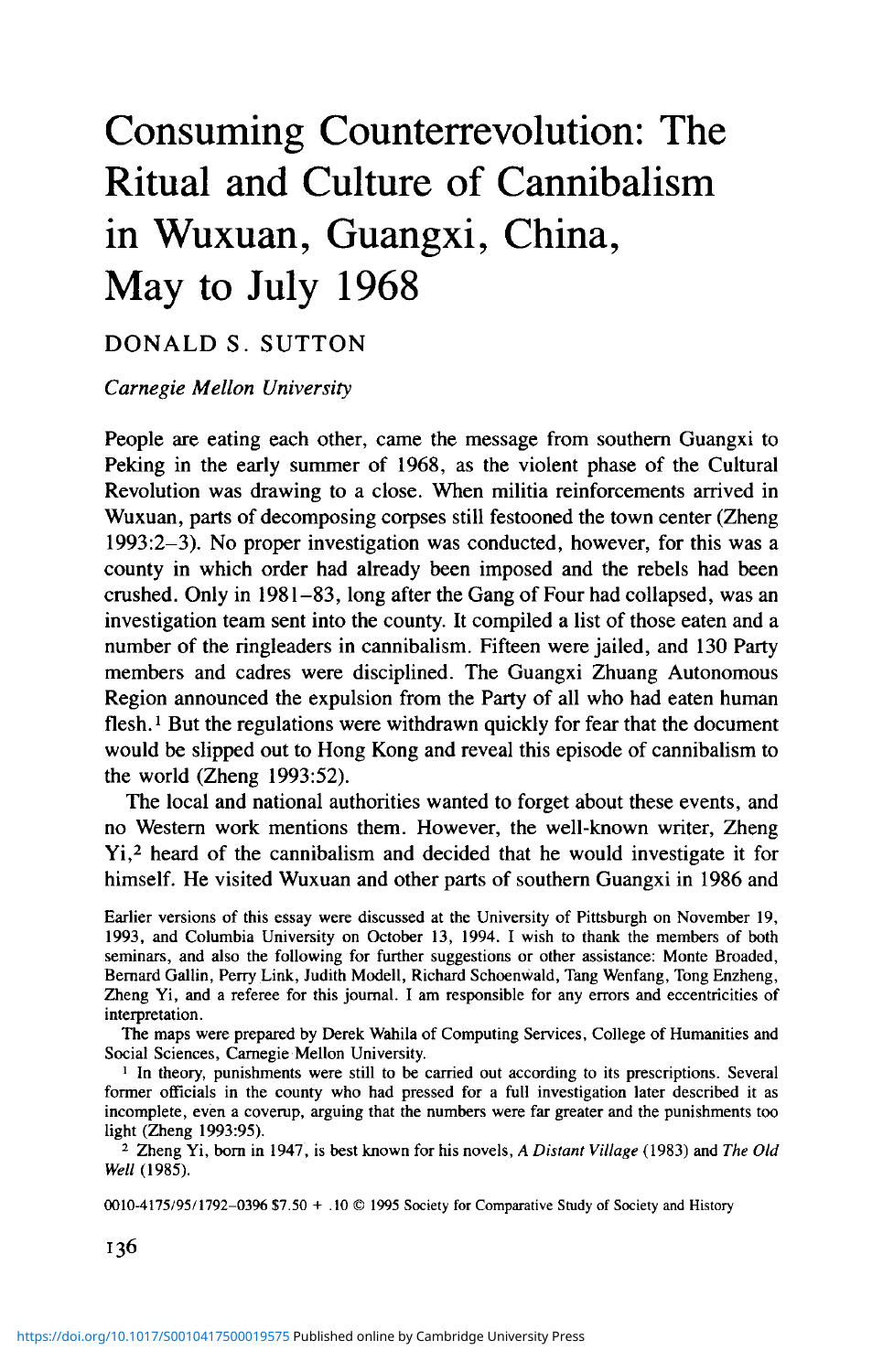As for the place of cannibalism in Zhuang culture, that is very uncertain.<sup>40</sup> In spite of many references in Chinese histories, one can doubt whether cannibalism was ever practiced by the Zhuang. In the absence of detailed accounts of cannibal practices, there is a strong case for the application of Arens' argument that people suspect rival neighboring groups of cannibalism without any foundation. Nor in 1968 were eaters of human flesh in Wuxuan identified specifically as Zhuang.

We have seen so much consistency with elements of the Chinese (in particular, South Chinese) cultural mainstream that it may by superflous to look at the Zhuang. More plausible may be the theory that ideas of violence and cannibalism are somehow a by-product of interaction on the frontier. Frontier Han not only applied to other ethnic groups all the stereotypes of barbarians as cannibals and witches, but some also treated them not quite as human beings. The exemplary and unprovoked massacre of minority non-combatants by Han armies was a feature of the 1911 Revolution both in west Hunan and Guizhou (Shen 1981:19-25; Sutton 1980:130-1). The flesh of the aborigines of Taiwan was openly sold in pork baskets in one town during the nineteenth century (Sangren 1987:223), and an American Chinese working in Guangxi in the 1940s told me that it was common knowledge that human brains could be purchased there. A racist strain in Han frontier culture, then, may be at least as much at fault.

It is important here to know that people referred to as Zhuang were actually migrants from Fujian, Guandong, and elsewhere, who had been acculturated to Zhuang ways after settling in this remote country (Chu and Pang 1934:10, 25). What may have played a role was the local belief that the Zhuang had once eaten people. Knowing themselves to have Zhuang blood, could not locals have turned to the human flesh banquets, as these caught on in village after village, in a sort of self-conscious atavism, turning Han myth into reality?

If the available information on local Wuxuan culture seems not quite sufficient to account for the wave of cannibalism, it may be because of the way cultural change is normally viewed. I have assumed that in some ways culture governs us and in others we consciously manipulate it (Ortner 1990). What I would also underline is that a culture, Chinese culture for instance, is not to be taken as a universally recognized, mutually consistent set of traits, but of polarities or implied polarities, associations or sets of associations, which at their simplest are embedded in the language itself, like raw and cooked, and at their most developed become Turner's "root metaphors" or Ortner's "cultural schemata." (An example of an enduring Chinese schemata might be the "rejected loyal minister" replayed by so many idealistic Red Guards who fought on in 1968, refusing to believe that Mao Zedong had withdrawn his support.)

40 Zheng Yi (1993:ch. 5) sees a cannibalism of need as a universal early stage of human development, suggests that the Zhuang ritual ox sacrifice replaces human sacrifice, and stresses evidence of revenge cannibalism in Chinese culture which may have influenced the Zhuang.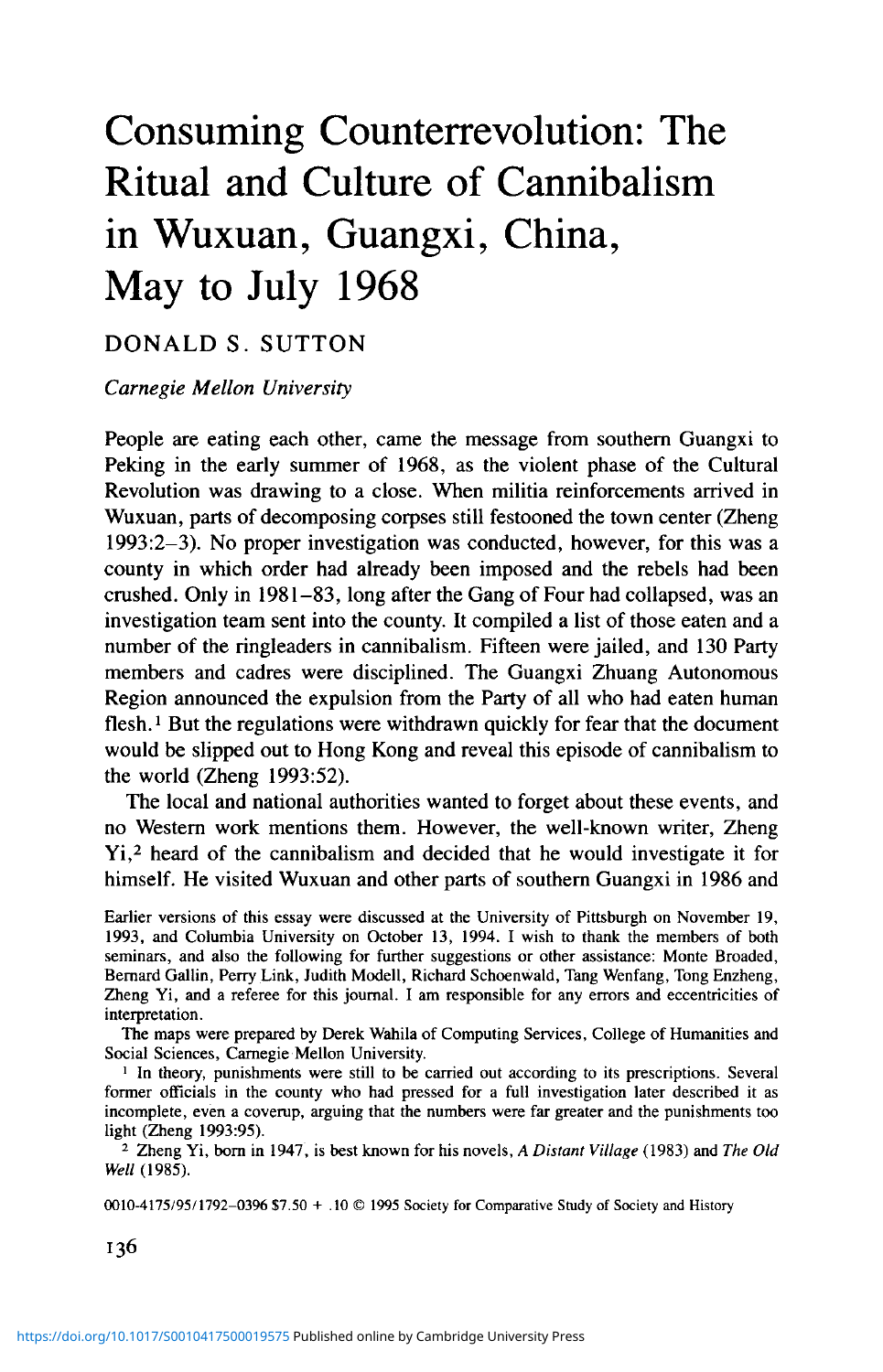People choose or are brought unconsciously to choose within a repertoire of such cultural elements.<sup>41</sup> In times of political tension, mass participation, and a degree of local isolation, new forms of political behavior may appear, drawing from less familiar elements in the cultural repertoire, augmenting and reassembling them. The trend to innovate is widely evident in Guangxi, where the pressures I have described made killing alone seem insufficient. Focused on a central town with special local conditions, each county reached a crescendo of violence in its own time and found its own method of mass killing—a method ritualized and institutionalized to varying degrees, from spontaneous to controlled by county or military authorities. In Mengshan, some of those called "enemies of the people" were buried alive. In Zhongshan and Binyang, they were slowly beaten to death in mass meetings, and in street struggles elsewhere. In Lingshan, over 520 entire families were wiped out, while in parts of Rongan and Mengshan, fathers and sons were murdered but not wives. In Shanglin, only the victims' livers were eaten (Zheng 1993:13- 14, 20, 23, 35, 43, 48). The street struggle terminated by the human flesh banquet was the distinctive solution of Wuxuan.

Discussions of causation in social and political change often seem to depend on implicit chemical reaction or machine models. A more suitable analogy here might be drawn from genetics, in which what is passed down is not seen as a bundle (like "tradition") but, rather, as mutations (or "sports," to use a botanical metaphor) that appear but are not fully explicable in terms of the political machinery or cultural ingredients at hand. I would suggest an explanation distinguishing a mutation from what follows. The very first human flesh banquet actually occurred on May 4, ten days before the climax of the factional warfare in the county seat, in Tongwan commune in the heavily Zhuang southwest, when two people surnamed Tan, one evidently a woman, were struggled, killed with a shotgun, and their flesh cut up, shared, and eaten *(gerou fenshi).* On May 14, in another village in the commune, a man from a neighboring county was waylaid as he passed through the region, in an unexplained event, and was similarly eaten (Zheng 1993:65-66). Here Zhuangspeaking people may have been conscious of recreating in this time of disorder what they believed to be a Zhuang tradition of eating enemies. Word of these remarkable events spread to the rest of the county, and in the second stage the practice was grafted onto the standard street struggles. Other counties found different solutions because things started differently. This particular cultural mutation was cut short in July, and perhaps self-disgust was already causing it to fade. But it was no less cultural, no less Chinese, than other contemporary experiments.

Cannibalism, ritualized or not, is as rare in China as elsewhere, yet even

<sup>&</sup>lt;sup>41</sup> There is a problem of recognizing culture in crisis situations where there may be inversions of usual behavior and resorting to unusual parts of the cultural repertoire. Few would deny the Americanness of American radicals of 1968, even though they contravened mainstream American values.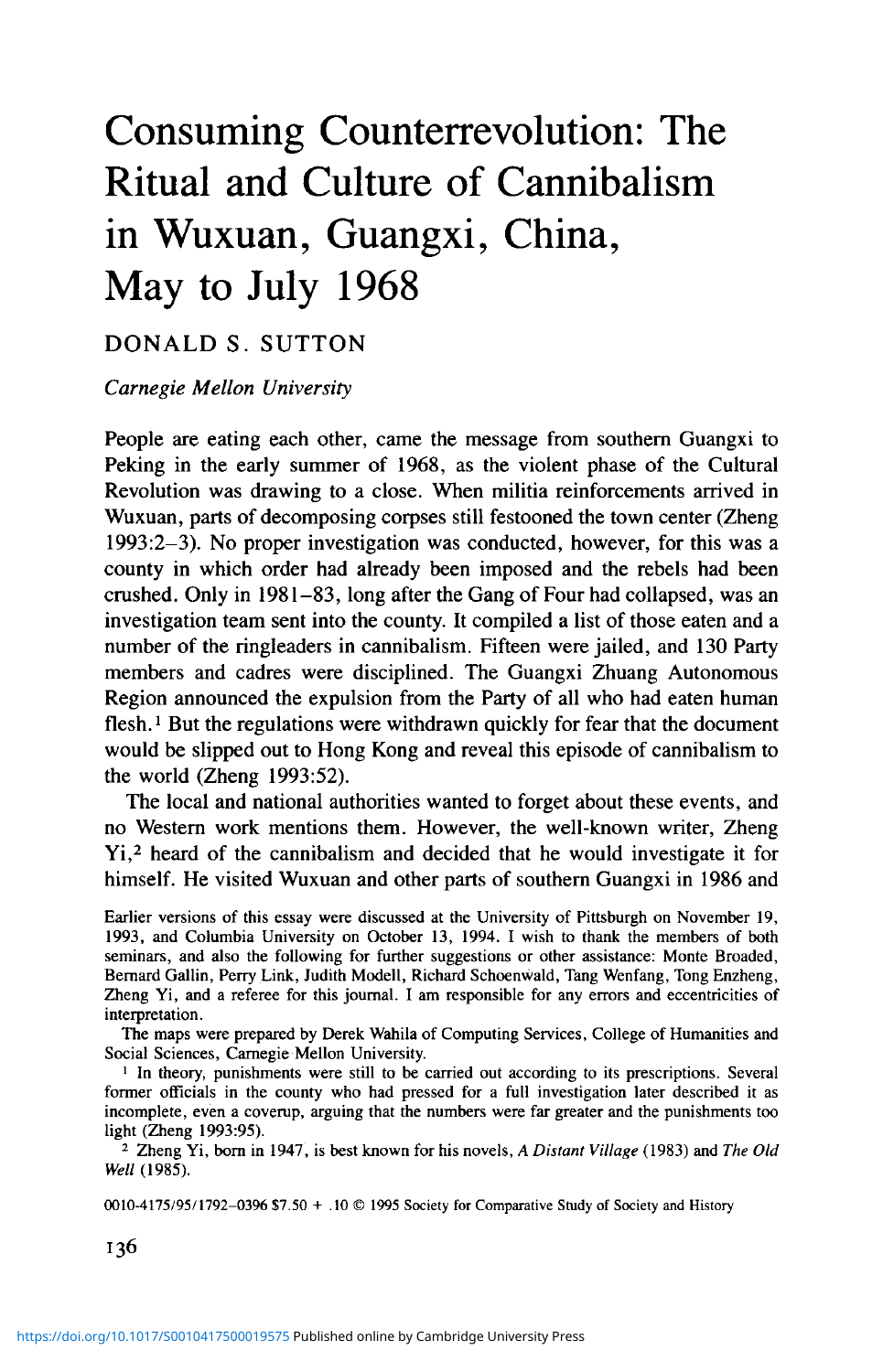fringe behavior in an aberrant event like Wuxuan's human flesh banquets can be fruitfully placed in cultural contexts *(cf.* Simpson 1984). Event and culture, in fact, can illuminate each other. Just as a historian of France (Darnton 1984) has explained a massacre of cats in a Parisian quarter in terms of local culture and society and thereby shed light on eighteenth-century France, so in explaining the bout of cannibalism in Wuxuan I have tried to shed light on cultural traditions as well as local circumstances in 1968. Explanation invariably widens into the most diverse factors, pan-Chinese and local, Communist and popular, political and cultural. Among cultural factors I have enumerated predisposing medicinal and food habits that Wuxuan people shared with other Chinese, the customary sacrifice and banquet that drew communities together in the face of enemies, the folk belief in hell's just punishments, the historicalmythical tales of justified cannibalism. I have noted persistent metaphors and symbols in south Chinese death practices. I have pointed to a Han belief throughout the Southwest that Zhuang had been eaters of human flesh, a tradition that could be self-consciously rehearsed in the events of 1968, and within the county, to the pugnacious reputation of local male youths. Mine should not be mistaken for the kind of cultural or "culturalogical" (Fox, in Ortner 1990) interpretation criticized by White and other political scientists (1989:315-7). I have acknowledged that politics was the cause of violence: Virtual civil war in Guangxi and constant encouragement from Beijing to root out unflinchingly those regarded as enemies of the people combined to make the most extreme acts seem appropriate. Killing and eating scapegoats fulfilled the interests of a variety of participants from local bullies and good-fornothings to those harboring grudges or ambitions for personal advancement. But the form that political violence took was decisively influenced by culture.

If Wuxuan cannibalism had been "cultureless" as a political act or ritual, it could not have caught up so many participants from all levels of society; nor would the survivors continue to feel shame, and the former cannibals continue to feel self-righteous. Writers on the Cultural Revolution usually juxtapose Maoist ideology with traditional culture in the sense of values articulated by elites or expressed in religion. Only in this sense can the Cultural Revolution be taken at face value and assumed to be somehow beyond culture. But if Chinese culture is seen, rather, as a repertoire of ingrained but not unchanging habits and preferences, linguistic and symbolic associations, folk and elite images—if culture is seen not as an organic or even holistic entity transcending time and place but as subject to contingent elaboration, reinterpretation, and even inversion, then the Maoist Cultural Revolution and its local adaptations were also cultural, with resonances beyond ideology that need to be explored. Struggle meetings, street struggles, and even cannibalizations were grounded in familiar cultural symbols and associations. Taking the reassuring grounded in rammar cultural symbols and associations. Taking the reassuring  $\frac{1}{2}$  alienated from Chinese humanist values, not as  $\frac{1}{2}$  as  $\frac{1}{2}$  as  $\frac{1}{2}$  as  $\frac{1}{2}$  as  $\frac{1}{2}$  as  $\frac{1}{2}$  as  $\frac{1}{2}$  as  $\frac{1}{2}$  as  $\frac{1}{2}$  as  $\frac{1}{2}$  as  $\frac{1}{2}$  as  $\frac{1}{2}$  as  $\frac{1}{2}$ alienated from Chinese humanist values, of a kind of order, not as mere chaos. That is how more than seventy people, mostly unconnected with the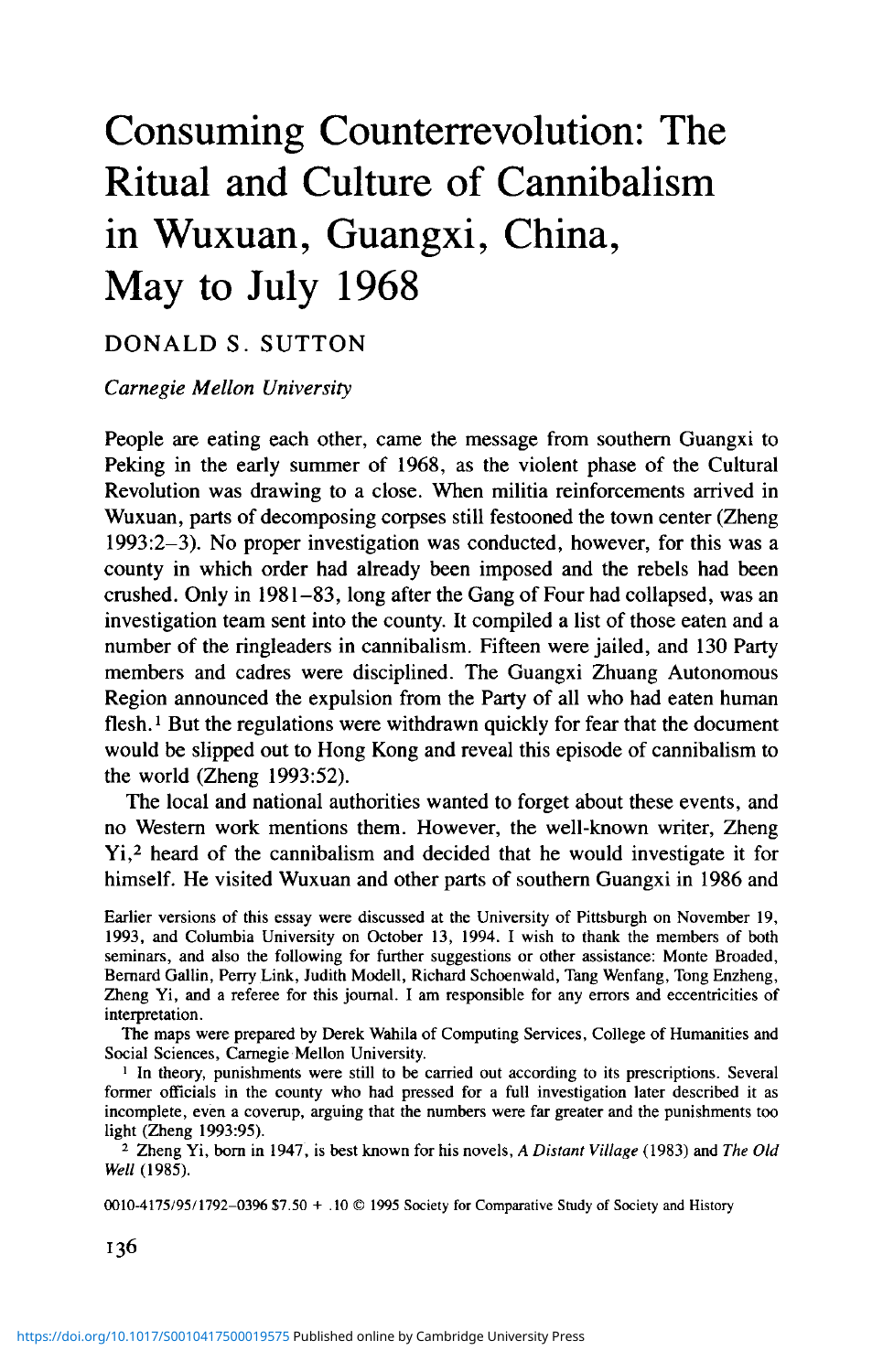recently ended factional conflict, were eaten by thousands of fellow villagers and townspeople at the close of Wuxuan's Cultural Revolution.

#### **REFERENCES**

- Ahern, Emily Martin. 1973. *The Cult of the Dead in a Chinese Village.* Stanford: Stanford University Press.
- Arens, W. 1979. *The Man-Eating Myth: Anthropology and Anthropophagy.* New York: Oxford University Press.
- Bakhtin, Mikhail. 1968 [1965]. *Rabelais and His World.* Cambridge, Mass.: MIT Press.
- Bennett, Gordon A.; and Ronald N. Montaperto. 1972. *Red Guard: The Political Biography of Dai Hsiao-ai.* Garden City: Doubleday.
- Bodde, Derk; and Clarence Morris. 1967. *Law in Imperial China: Exemplified by 190 Ch'ing Dynasty Cases.* Cambridge, Mass.: Harvard University Press.
- Brown, Paula; and Donald Tuzin, eds. 1983. *The Ethnography of Cannibalism.* Washington, D.C.: Society for Psychological Anthropology.
- Bynum, Caroline Walker. 1987. *Holy Feast and Holy Fast: The Religious Significance of Food to Medieval Women.* Berkeley: University of California Press.
- Camporesi, Piero. 1989 [1980]. *Bread of Dreams: Food and Fantasy in Early Modern Europe.* Cambridge: Polity Press/Blackwell.
- Cell, Charles P. 1977. *Revolution at Work: Mobilization Campaigns in China.* New York: Academic Press.
- Chan, Anita; Richard Madsen; and Jonathan Unger. 1992 [1984]. *Chen Village under Mao and Deng.* Berkeley: University of California Press.
- Chang, Jung. 1991. *Wild Swans: Three Daughters of China.* New York: Simon and Schuster.
- Chang Kwang-chih. 1977. *Food in Chinese Culture: Anthropological and Historical Perspectives.* New Haven: Yale University Press.
- Chen, Jack. 1973. *A Year in Upper Felicity: Life in a Chinese Village during the Cultural Revolution.* New York: Macmillan.
- Chen Yung-fa. 1986. *Making Revolution: The Communist Movement in Eastern and Central China, 1937-1945.* Berkeley: University of California Press.
- Chong, Key Ray. 1990. *Cannibalism in China.* Wakefield, N.H.: Longwood Academic.
- Chu Changkui [xiu] and Pang Kengxin [zuan]. 1934. *Wuxuan xianzhi* [Wuxuan county gazetteer]. 18 juan. N.p.
- Clark, Ernest. 1976. "Revolutionary Ritual: A Comparative Analysis of Thought Reform and the Show Trial." *Studies in Comparative Communism,* 9:3, 226-43.
- Cohen, Myron L. "Being Chinese: The Peripheralization of Chinese Identity. *"Daedalus* [Proceedings of the American Academy of Arts and Sciences], 120:2, 113-4.
- Cooper, William; and Nathan Sivin. 1973. "Man as a Medicine," in *Chinese Science.* Cambridge, Mass.: MIT Press.
- Darnton, Robert. 1984. *The Great Cat Massacre and Other Episodes in French Cultural History.* New York: Basic.
- Dittmer, Lowell. 1987. *China's Continuous Revolution: The Post-Liberation Epoch, 1949-1981.* Berkeley: University of California Press.
- Douglas, Mary. 1970. *Natural Symbols: Explorations in Cosmology.* New York, Pantheon.
- Dudbridge, Glen. 1978. *The Legend of Miao-shan.* London: Ithaca Press.
- Endicott, Stephen. 1988. *Red Earth: Revolution in a Sichuan Village.* London: Tauris. Friedman, Edward; Paul G. Pickowicz; Mark Selden; and Kay Ann Johnson. 1991. *Chinese Village, Socialist State.* New Haven: Yale University Press.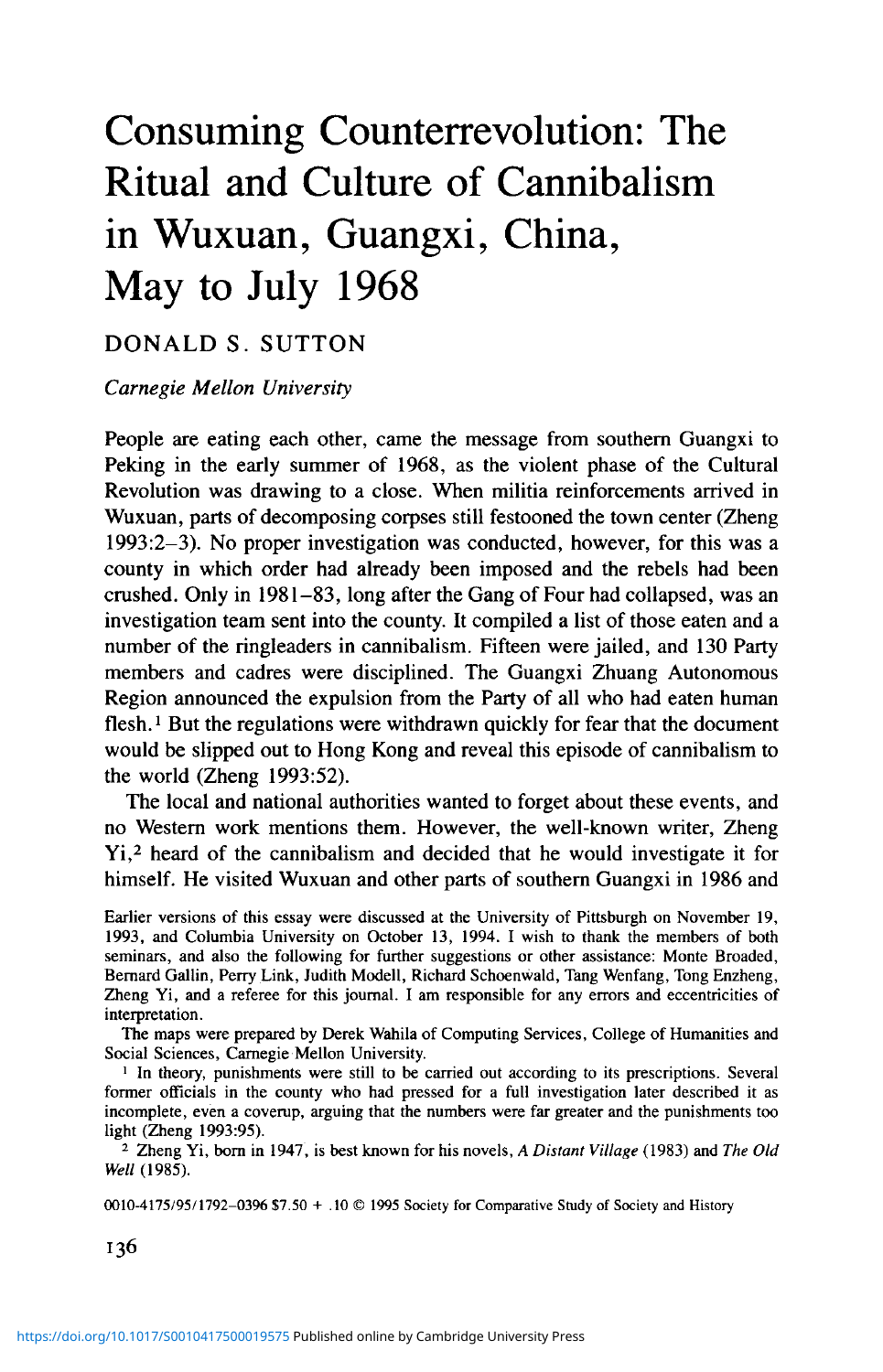- Gao, Yuan. 1987. *Born Red: A Chronicle of the Cultural Revolution.* Stanford: Stanford University Press.
- Gennep, Arnold van. 1960. *The Rites of Passage.* Chicago: University of Chicago Press.

Gzowski, Peter. 1980. *The Sacrament: A True Story of Survival.* New York: Atheneum.

- Hardy, Grant. 1993. "The Reconstruction of Ritual: Capping in Ancient China." *Journal of Ritual Studies,* 7:2 (Summer), 69-90.
- Hinton, William. 1966. *Fanshen: A Documentary of Revolution in a Chinese Village.* New York: Monthly Review Press.
- . 1983. *Shenfan.* New York: Random.
- Hua, Linshan. 1987. *Les Annies rouges.* Paris, Seuil.
- Huang, Shu-min. 1989. *The Spiral Road: Change in a Chinese Village through the Eyes of a Communist Party Leader.* Boulder: Westview.
- Joseph, William A.; Christine Wong; David Zweig, eds. 1991. *New Perspectives on the Cultural Revolution.* Cambridge, Mass.: Council on East Asian Studies.
- Karnow, Stanley. 1972. *Mao and China: From Revolution to Revolution.* New York: Viking Press.
- Knoblock, John. 1988, 1990. *Xunzi: A Translation and Study of the Complete Works,* vols. 1-2. Stanford: Stanford University Press.
- Kraus, Richard Curt. 1981. *Class Conflict in Chinese Socialism.* New York: Columbia University Press.
- Ku, Hua. 1983. *A Small Town Called Hibiscus.* Peking: Chinese Literature Press.
- Larner, Christina. 1981. *Enemies of God: The Witch-hunt in Scotland.* Oxford: Blackwell.
- Leach, Edmund. 1964. "Anthropological Aspects of Language: Animal Categories and Verbal Abuse," in E. H. Lenneberg, ed., *New Directions in the Study of Language.* Cambridge, Mass.: MIT Press.
- Levi-Strauss, Claude. 1966 [1962]. *The Savage Mind.* Chicago: Chicago University Press.
- Lewis, Mark. 1990. *Sanctioned Violence in Early China.* Albany: State University of New York Press.
- Liang, Heng; and Judith Shapiro. 1983. *Son of the Revolution.* New York: Knopf.
- Lin, Jing. 1991. *The Red Guards' Path to Violence: Political, Educational, and Psychological Factors.* New York: Praeger.
- Ling, Ken. 1972. *The Revenge of Heaven; Journal of a Young Chinese,* Miriam London and Ta-ling Lee, trans. New York: Putnam.
- Linger, Daniel. 1992. *Dangerous Encounters: Meanings of Violence in a Brazilian City.* Stanford: Stanford University Press.
- Lipman, Jonathan; and Stevan Harrell, eds. 1990. *Violence in China: Essays in Culture and Counterculture (SUNY Series in Chinese Local Studies).* Albany: State University of New York Press.
- Liu, Alan P. L. 1976. *Political Culture and Group Conflict in Communist China.* Santa Barbara: Clio.
- Liu Binyan. 1993. "Review." *New York Review of Books* (April).
- Lu Hsun. 1980. *Selected Works ofLu Hsun,* vol. 1. Beijing: Peking Foreign Languages Press.
- Luo, Guanzhong. 1976. *Three Kingdoms: China's Epic Drama,* Moss Roberts, trans. New York: Pantheon.
- Madsen, Richard. 1984. *Morality and Power in a Chinese Village.* Berkeley: University of California Press.
- McKnight, Brian E. 1992. *Law and Order in Sung China.* Cambridge: Cambridge University Press.
- Mo, Yan. 1993. *Red Sorghum: A Novel of China.* New York: Viking.